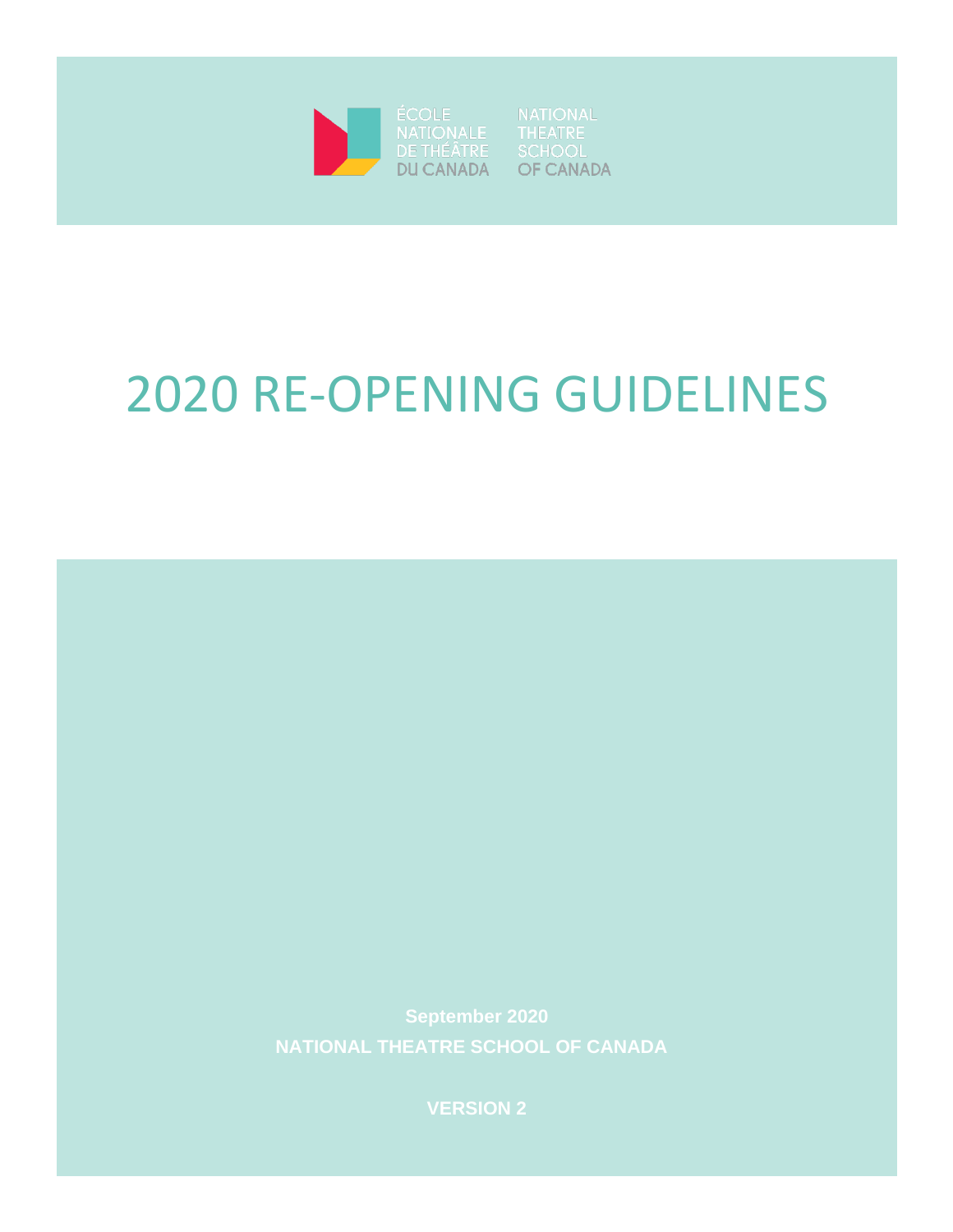

| <b>Table of Contents</b> |  |
|--------------------------|--|
|                          |  |
|                          |  |
|                          |  |
|                          |  |
|                          |  |
|                          |  |
|                          |  |
|                          |  |
|                          |  |
|                          |  |
|                          |  |
|                          |  |
|                          |  |
|                          |  |
|                          |  |
|                          |  |
|                          |  |
|                          |  |
|                          |  |
|                          |  |
|                          |  |
|                          |  |
|                          |  |
|                          |  |
|                          |  |
|                          |  |
|                          |  |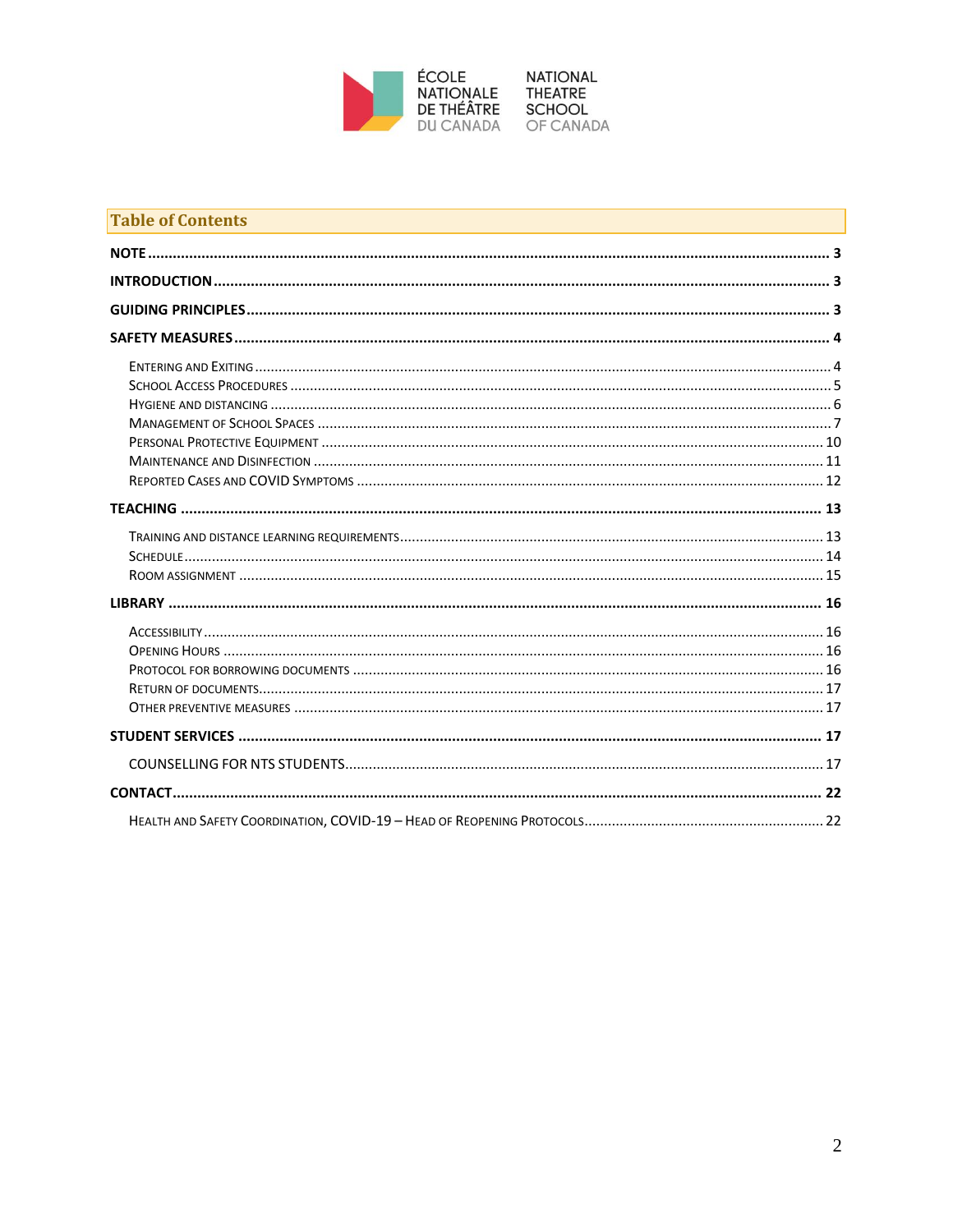

**NATIONAL** THEATRE **SCHOOL** OF CANADA

## **NOTE**

<span id="page-2-0"></span>Please note that this document is subject to change since it lays out the various protocols and best practices to be followed throughout the entire school year. It is the responsibility of each and everyone to read and apply them. This document reflects current recommendations of the *Commission des normes, de l'équité de la santé et de la sécurité du travail* (CNNESST), Public Health, and the *Ministère de l'Éducation et de l'Enseignement supérieur du Québec*. It will be adapted, as needed, in accordance with new protocols issued over the course of the school year.

# **INTRODUCTION**

<span id="page-2-1"></span>Our primary aim in reuniting this year is to continue our highly valued student training during a very complex time. COVID-19 will be with us for a while. In light of this, the School is developing new ways of working that will allow us to be together, learn from each other, and work towards our shared educational goals. NTS is a small school with small cohorts and, as such, can more easily implement distancing measures within the classrooms as well as limit the movements of students throughout the School.

NTS believes that our protocols are responsible and robust and, when followed strictly, will provide us all with a safe environment in which to continue learning. NTS will endeavour to maintain and strengthen these protocols throughout the school year. You will find these and other safety protocols clearly laid out in the guidelines below.

While NTS feels that these guidelines and protocols provide a solid approach that will help to maintain a safe school environment, it is clear that if students, teachers, and staff are not also careful when they are off the School premises, then the risk of bringing the virus into the School is heightened. We respectfully request that you keep this in mind throughout the school year and that you share in our efforts to maintain a safe school environment each and every day. It will take diligence and care on the part of everyone at the School.

NTS recognizes that this will likely be a challenging year in terms of gatherings and social contact among students. This is the current global reality, so we are not alone in this frustration. NTS hopes to move forward with its training with flexibility and generosity, and to find ways in which to safely gather together and find joy in the process of adapting old ways to new experiences.

NTS is working very hard to ensure an atmosphere that is pleasant and calm despite this exceptional and constraining context and we request that you consider all of the protocols in this document as essential since they are interrelated and work together to create a cohesive plan.

# <span id="page-2-2"></span>**GUIDING PRINCIPLES**

These guidelines have been developed based on the guiding principles of risk management. When a risk cannot be eliminated, then controls and protocols must be designed and implemented to minimize the risk. The chart below lays out these principles and clearly demonstrates how protocols (for example hygiene, distancing, cleaning, traffic flow) are the primary means of control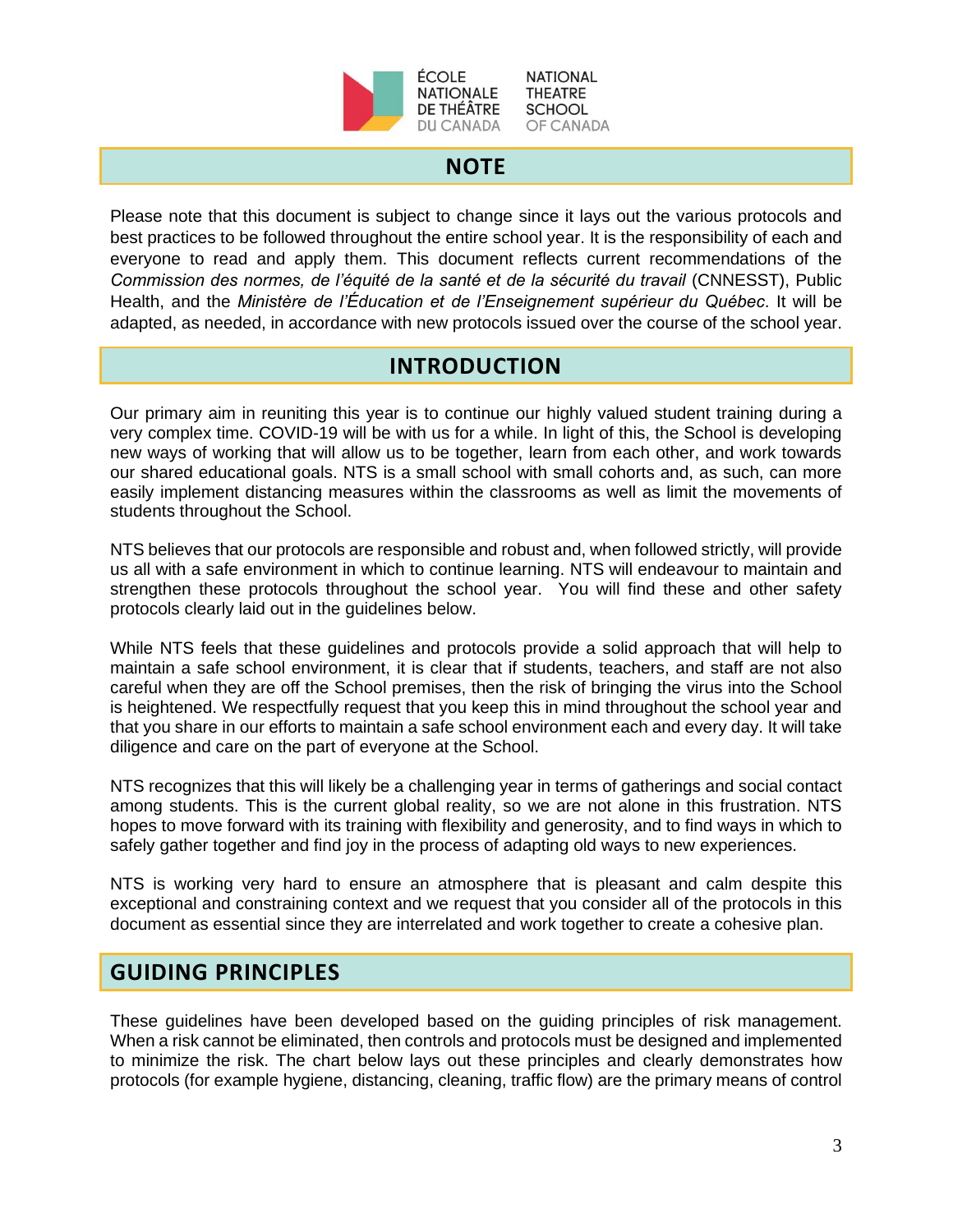

and that we should only rely on personal protective equipment (masks, visors, etc.) as the final, albeit crucial, level of risk management.

|                                  | Très efficace/Most effective                                                                    |
|----------------------------------|-------------------------------------------------------------------------------------------------|
|                                  | Élimination / Elimination                                                                       |
| Supprimer physiquement le risque | Physically remove the hazard                                                                    |
|                                  | <b>Substitution</b>                                                                             |
| Remplacer le risque              | Replace the hazard                                                                              |
|                                  | <b>Isolation</b>                                                                                |
| Isoler les personnes du risque   | Isolate people from the hazard                                                                  |
| Éliminer le risque               | Contrôles techniques / Engineering controls<br>Engineer out the hazard                          |
| Changer la façon de travailler   | <b>Contrôles administratifs</b><br><b>Administrative Controls</b><br>Change the way people work |
| Protéger                         | <b>ÉPI/PPE</b><br>Protect                                                                       |
|                                  | Moins efficace/Least effective                                                                  |
|                                  |                                                                                                 |

# **SAFETY MEASURES**

# <span id="page-3-1"></span><span id="page-3-0"></span>**Entering and Exiting**

Course scheduling has been re-designed to reduce and control the flow of students entering and leaving the School.

#### **Saint**-**Denis Campus**:

• **Entering via Saint**-**Denis Street:** 5030 Saint-Denis Street – This door is to be used for entering the building only. All students, teachers, and staff must exit through the rear door located on Drolet Street (through the parking lot).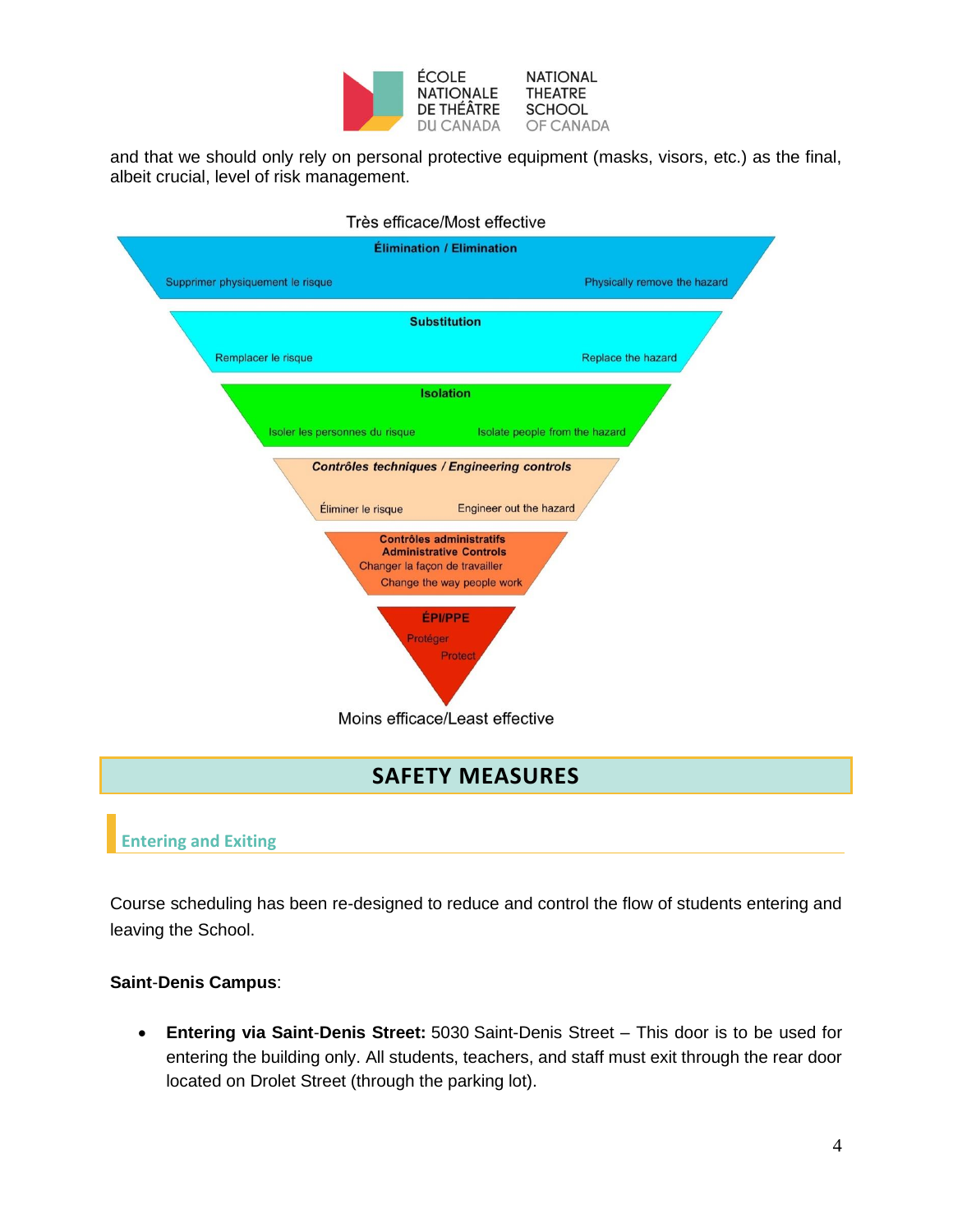

• **Entering and exiting via Drolet Street:** Each door is reserved for one-way traffic (one for entering, the other for exiting). Signs will be posted to indicate which direction to use (entering or exiting).

#### **Monument**-**National Campus**:

- Enter by the backstage entrance: 1170 Saint-Laurent Blvd.
- Exit by the main entrance: 1182 Saint-Laurent Blvd.

#### **Both campuses:**

- Students and teachers will not be permitted to linger before morning classes or following afternoon classes without written approval from their Program Director.
- In the event of a fire alarm, emergency evacuation protocols take precedence over traffic flow protocols. Leave the building immediately by the nearest safe exit and follow the instructions of staff.
- Until further notice the School and the Monument-National will be open Monday to Saturday, from 8:15 A.M. to 6:00 P.M.

## <span id="page-4-0"></span>**School Access Procedures**

- Rules will be clearly posted at each entrance.
- Gel hand sanitizer dispensers have been installed at the main points of entry at both campuses.
- Handwashing is mandatory when entering and leaving the building.
- To have access to the premises once hands are washed, everyone is required to wear a mask at all times. See the section on "Personal Protective Equipment" for more details on proper mask use.

## **The following questions will be posted for you to review upon your arrival at St-Denis and M-N:**

- 1. Are you experiencing any COVID-19-related symptoms (cough, fever, difficulty breathing, extreme fatigue, sudden loss of sense of smell without nasal congestion, with or without loss of taste)?
- 2. Have you been exposed to a person with COVID-19?
- 3. Have you returned from a trip outside the country within the last two weeks?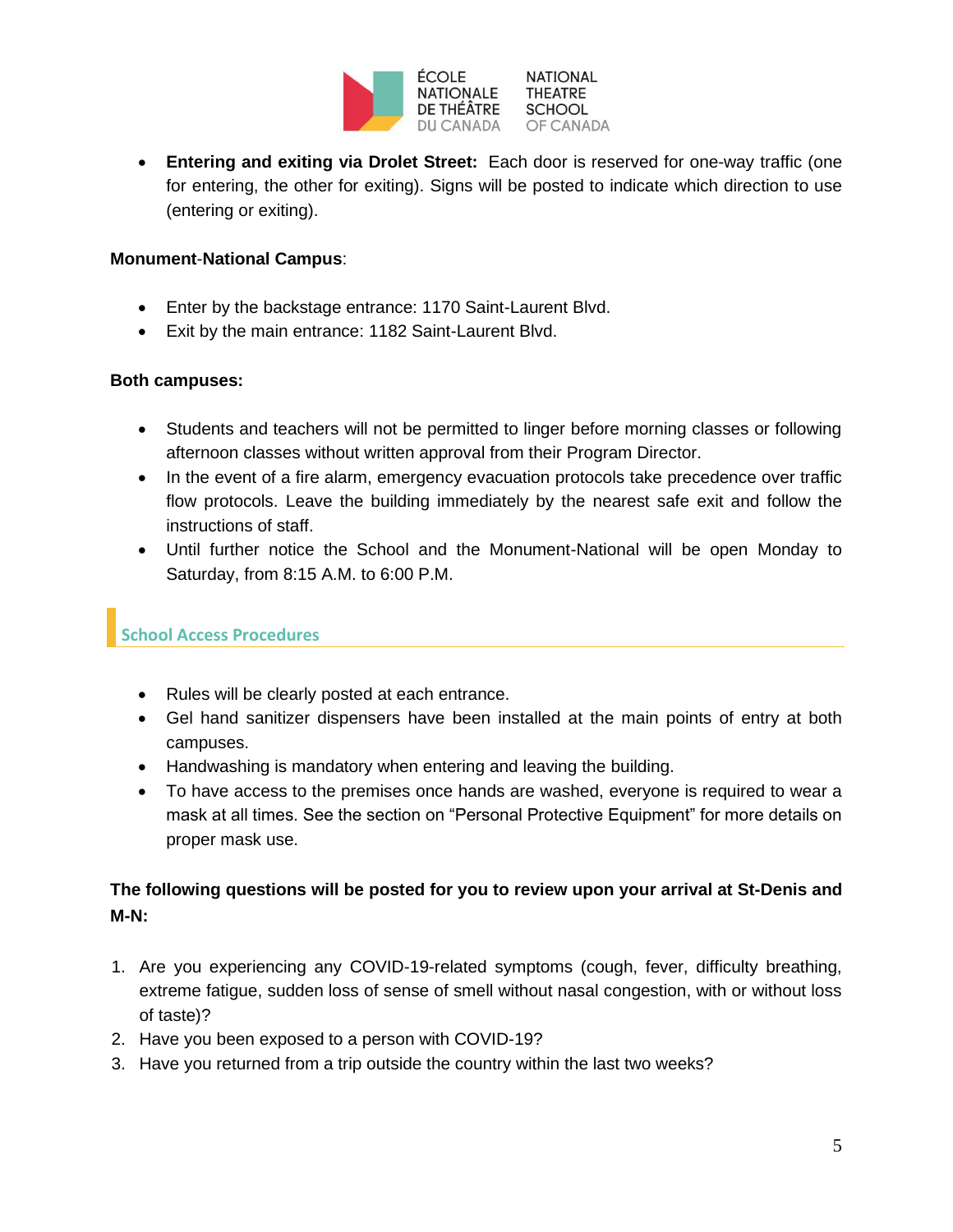

**NATIONAL** DU CANADA OF CANADA

If you answer yes to any of those questions:

- You will not be allowed to enter NTS.
- You must inform your superior or Program Director of your absence.
- Consult the Quebec government's [Decision Fact Sheet](https://cdn-contenu.quebec.ca/cdn-contenu/sante/documents/Problemes_de_sante/covid-19/Aide_decision/20-210-60A_aide-decision-anglais.pdf?1587490321) as well as Health Canada's [COVID-19 Self-Assessment Tool.](https://ca.thrive.health/covid19/en)
- If you have any symptoms or have been exposed to a person with COVID-19, you must contact the medical authorities using the official toll-free number, 1 (877) 644-4545. They will assist you and tell what you need to do to get tested.
- If someone in your household is experiencing one or more symptoms of the virus and is waiting for a test result, contact Public Health before going to school and follow the recommendations that will be given to
- Please keep the administration informed of any recommendations received.

## <span id="page-5-0"></span>**Hygiene and distancing**

## **It is essential that everyone does their part in respecting rules around hygiene and physical distancing:**

- Wash your hands often with soap in warm water for at least 20 seconds (after having first taken off any jewellery, which, if possible, should not be worn at all during your time at school
	- upon your arrival and when leaving NTS;
	- before and after eating;
	- **•** before putting on and removing your mask;
	- before and after taking a break;
	- before and after smoking;
	- **•** when you use the washrooms;
	- before and after touching shared equipment (for example, photocopiers and elevator buttons).
- Use an alcohol-based hand sanitizer when you have no access to water and soap.
- Avoid touching your face (eyes, nose, mouth).
- Regularly clean and disinfect your work tools and surface areas.
- Keep a 2-metre distance from others.
- In classrooms that have desks, the distance can be 1.5 metres.
- Avoid sharing personal items (tools, school material, clothes, hats, etc.), which can increase the risk of spread.
- Respect hygiene rules if you cough or sneeze: cover your mouth and nose with your upper arm to reduce the spread of germs.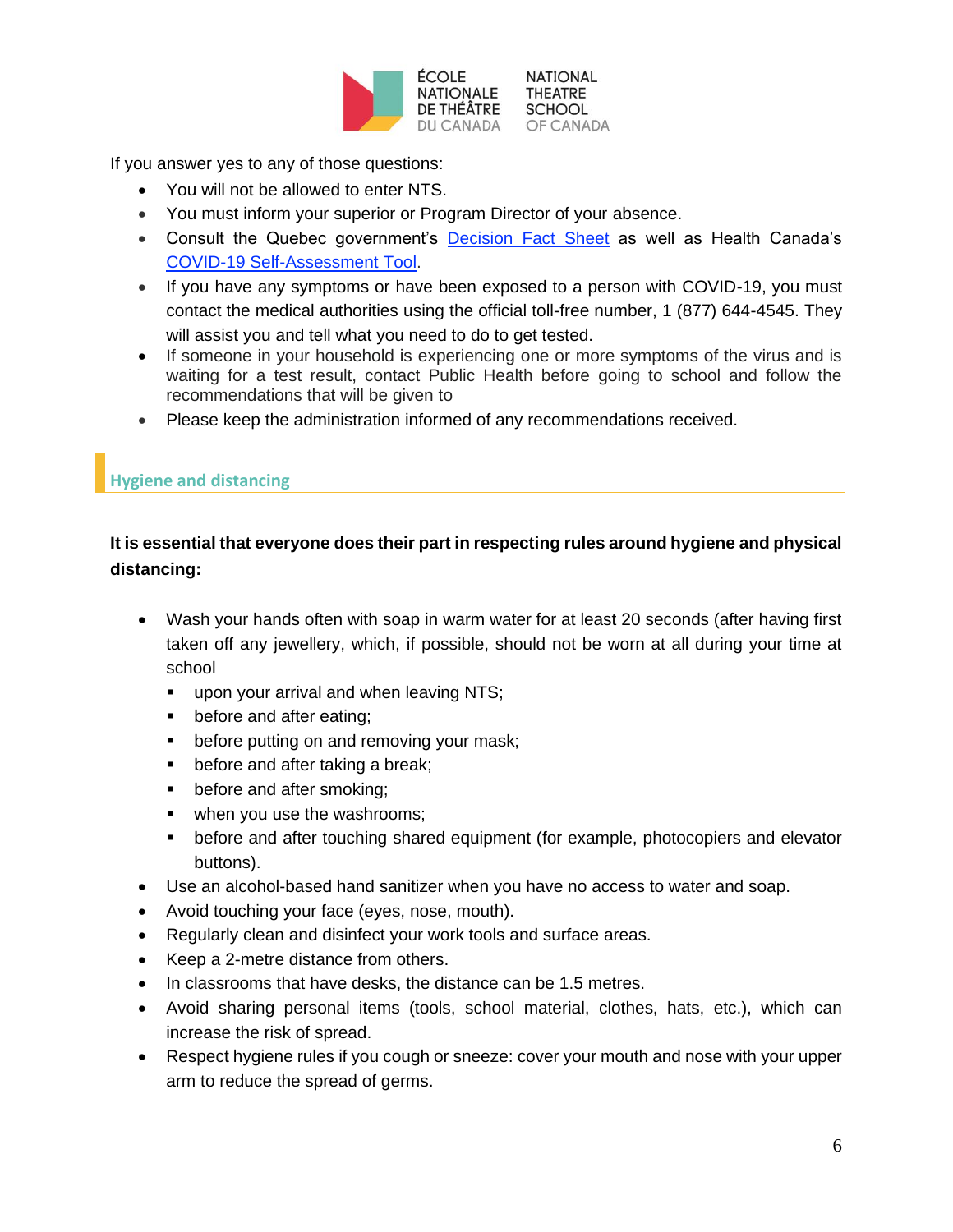

- When using disposable tissues, throw them out as soon as possible and wash your hands with soap.
- Avoid physical contact such as handshaking or hugs when greeting another person.
- Goggles and/or a face shield, as well as a mask, will be mandatory when a 2-metre distance cannot be maintained.
- We encourage all students to use digital platforms to get together virtually and communicate with one another.
- No group gatherings are permitted at any of the School's campuses

## <span id="page-6-0"></span>**Management of School Spaces**

#### *Parking (car and bicycle)*

Respect the 2-metre-distance rule in the parking lot at all times.

## *Elevators, stairwells, and hallways*

- Most stairs will be set up for one-way traffic. Signs will be posted to indicate which direction to use (up or down)—please respect these directions.
- Halls will be divided with signs posted to remind you to circulate similar to regular road traffic and stay close to the walls (without touching them) to help maintain a 2-metre distance.
- The elevator at the Saint-Denis Campus will not be accessible until further notice due to renovations.
- At M-N Campus, the floors of the loading dock and elevator will be marked to help guide physical distancing.
- Floor markings will likewise be applied in waiting areas (lobby, cafeteria, common areas, M-N Café) to encourage physical distancing.

## *Cafeteria*

In order to offer students, teachers, and School staff food services in a safe environment, the cafeteria's overall set-up has been temporarily modified:

- The cafeteria has been arranged to allow for safe distancing (traffic flow protocols will be clearly marked) and will be only accessible for the purpose of buying food. Students will have to take their meals and beverages in their classrooms and teachers may go to the teachers' room (#234).
- The cafeteria will no longer accept cash. Payments online/PayPass/TouchPay will be made available. More details will be provided at the start of the school year.
- Food services will be from 8 A.M. to 2 P.M., while snack foods will continue to be available until 3:15 P.M.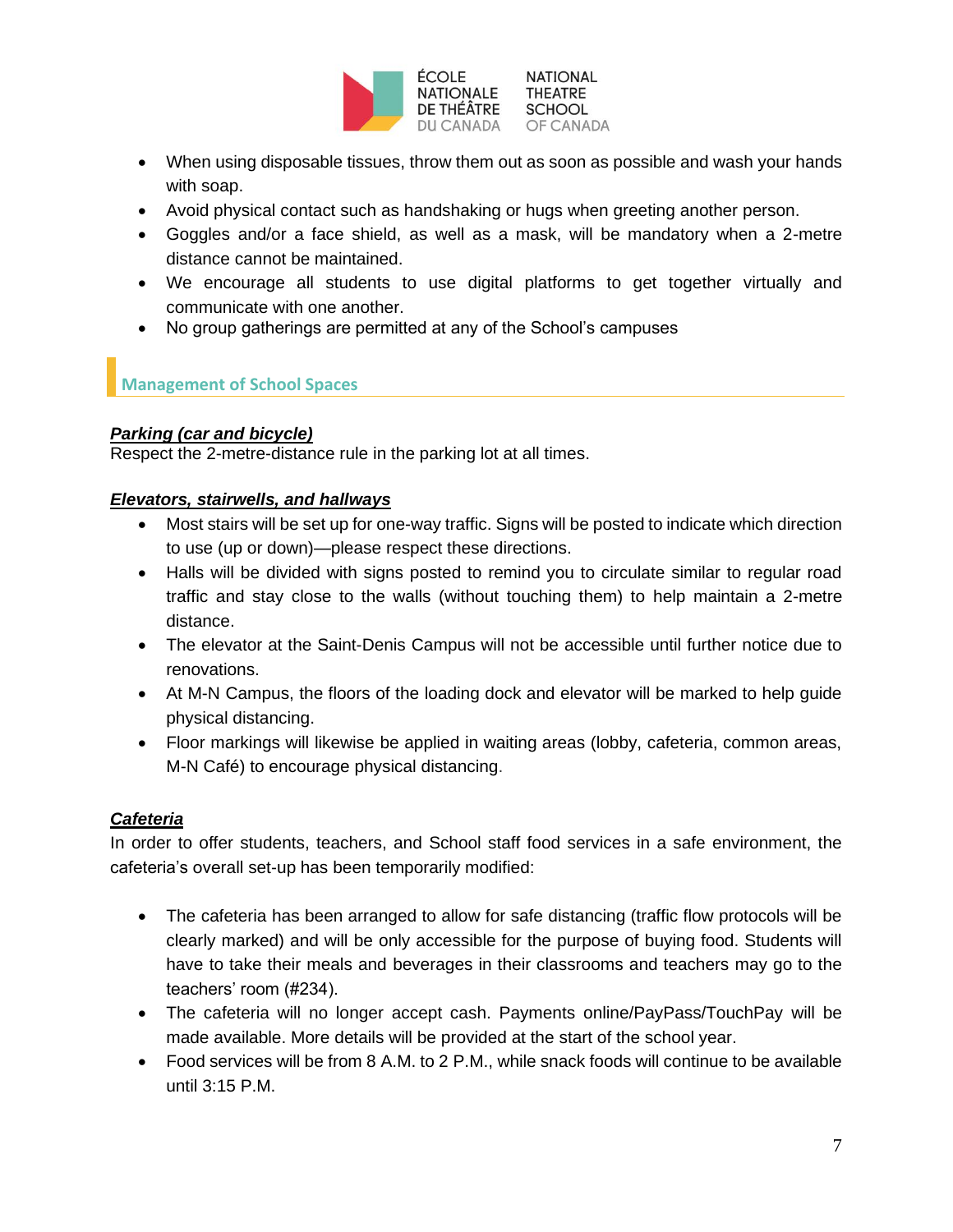

• Meals and beverages will initially be served in compostable dishes/cups to avoid frequent handling of reusable dishes and utensils.

Given the current situation, the cafeteria will be offering a reduced menu. A shift towards entirely homecooked meals will ensure the strictest quality and safety based on the hygiene regulations set out by the *Ministère de l'Agriculture, des pêcheries et de l'alimentation du Québec*. While you are at school, we also ask that you to limit your trips outside to purchase food and beverages off campus.

The cafeteria is committed to reinforcing cleaning and sanitizing procedures on a frequent basis for items and products associated with food handling. All partners and food producers that are received at the School will be strictly observed to ensure that health standards are respected.

- The cafeteria's microwaves, fridges, and coffee makers will no longer be accessible. You cannot wash your own dishes in the cafeteria, either. You will need to bring a bag lunch or use a thermos. You will also need to bring your own utensils.
- No microwaves, fridges, or coffee makers are allowed in any classrooms or common areas.
- All reusable containers and food items left behind after lunch will be disposed of daily so take everything home with you or leave the items in your personal locker.
- The M-N Café will be set up as a classroom. During meal breaks, you will only have access to this area if it is available. It is not permitted to move or add any furniture. Each person who uses the space is responsible for disinfecting any touched surfaces, before and after use.

#### *Outdoor courtyards*

Outdoor courtyards will be off limits for the foreseeable future.

#### *Water fountains*

It will no longer be permitted to drink directly from the water fountains. However, a device will be installed for filling water bottles.

#### *Washrooms*

Washrooms will be cleaned several times a day, but you must still always wash your hands when using these facilities. There will be hand sanitizer dispensers installed at the entrance of every washroom.

#### *Signage*

Signs and floor markings are in place in the appropriate locations to help remind everyone of hygiene and distancing rules.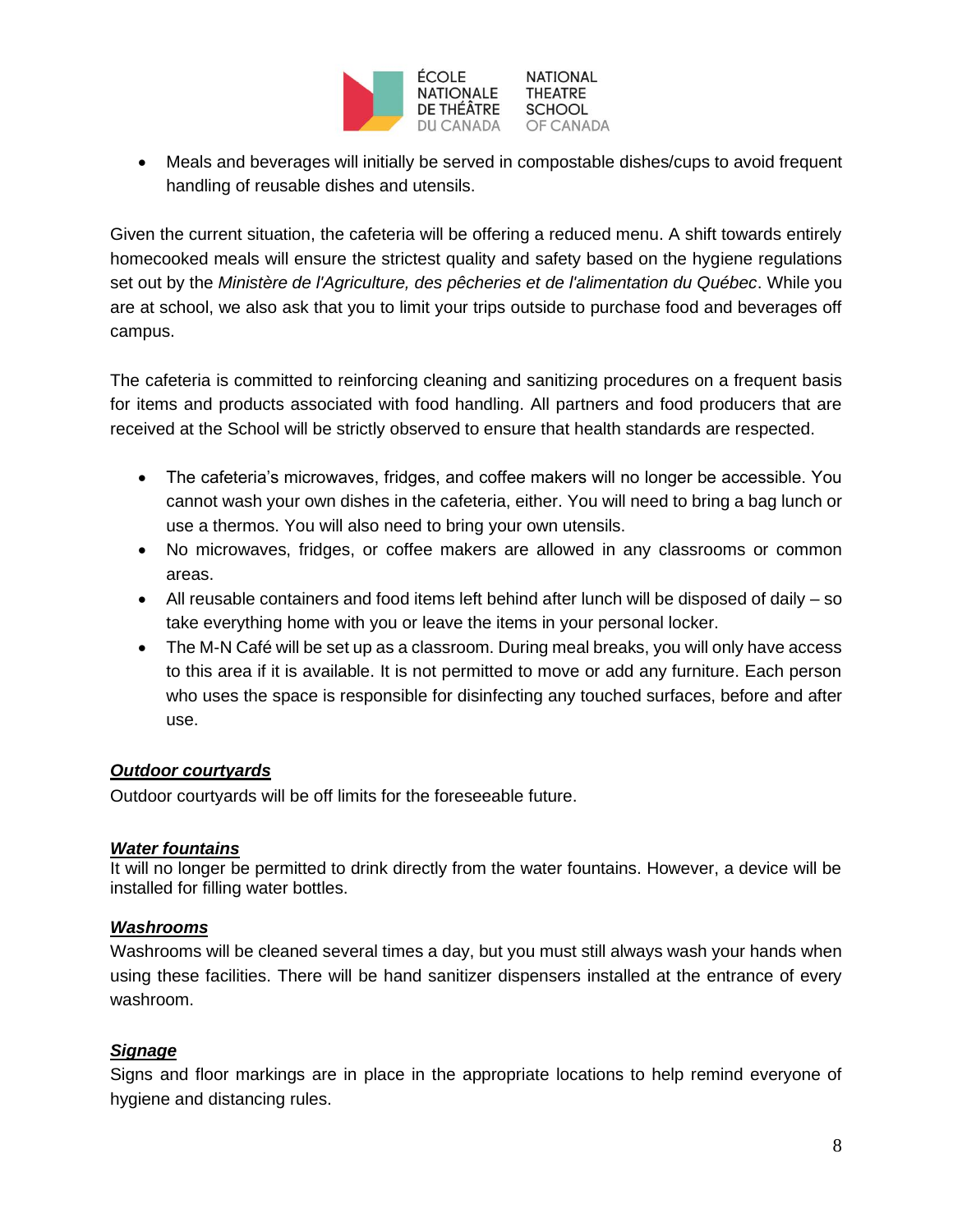

#### *Classrooms*

- Each class will have a classroom assigned to them for the year. Students will not be permitted access to other classrooms unless you have a scheduled shared class.
- Classrooms for students in Production Design and Technical Arts and Set and Costume Design will be reorganized to allow for physical distancing.
- Reserving classrooms for personal use will not be permitted.
- Meetings of more than four people in person (such as those concerning production or coordination) must be avoided as much as possible. Try to find alternative ways to meet virtually (Zoom, TEAMS, etc.). If meeting in person is unavoidable, please communicate with your Program Director or superior

#### *Meeting rooms*

- For meetings of 4 people or less, you may use room 128 by reserving in advance at the reception booth.
- At the M-N, the Salon Rouge is available for meetings of 14 people or less. You may reserve it in advance by email: [location@monumentnational.com](mailto:location@monumentnational.com) or at the reception booth.

#### *Changing room and showers*

These areas are out of bounds. There will be lockers or hooks installed for each student in their respective classrooms. It is important not to leave your personal items in a pile with items belonging to others.

#### *Sound Studio and Video Lab*

There will be special protocols to follow when using these resources. Please check with your Program Director or Technical Director.

## *Venues (Pauline McGibbon Studio, André-Pagé Studio, LAB LX, Studio H-Q, Ludger-Duvernay Theatre, the Rehearsal Room, Le Café at M-N)*

There will be special protocols to follow when using these venues. Please check with your Program Director or Technical Director.

#### *Gym*

- The Gym will be reserved for classes that require large numbers of students (voice, table and drawing classes, etc.).
- There will be hygiene protocols to follow before and after using this area.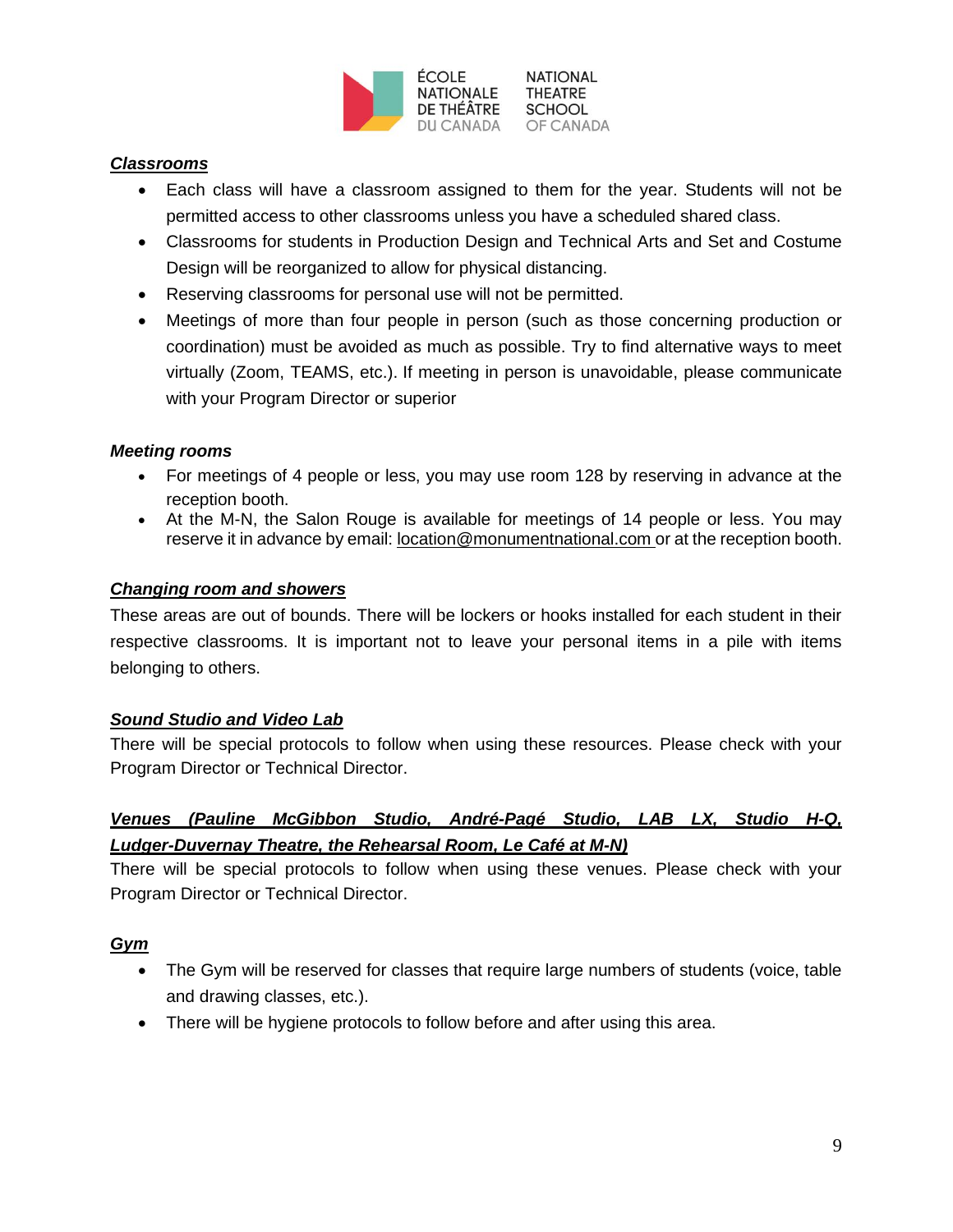

## <span id="page-9-0"></span>**Personal Protective Equipment**

- Wearing a mask is mandatory at all times when inside any of the School's campuses;
- Each person is expected to have a sufficient number of masks at the School to last the week and is responsible for keeping them clean according to the manufacturer's guidelines;
- The School recommends that everyone plan on using a minimum of 2 masks per full school day;
- Face shields will be supplied by the School unless you prefer to bring your own;
- Every student will be assigned one face shield for the year and will not be allowed to share it;
- Goggles and/or a face shield will be mandatory when a 2-metre distance cannot be maintained;
- Gloves will be mandatory when working on production (wash your hands before and after wearing them);
- Students are to provide their own gloves and goggles as part of their personal gear;
- Instructions for [hand washing](https://www.protegez-vous.ca/sante-et-alimentation/covid-19-comment-se-laver-les-mains) and [wearing a mask](https://www.quebec.ca/en/health/health-issues/a-z/2019-coronavirus/wearing-a-face-covering-in-public-settings-in-the-context-of-the-covid-19-pandemic/) will be posted around the School;
- NTS will ensure that enough hand sanitizer dispensers will already be in place. Additional dispensers have also been installed in appropriate locations;
- REQUIRED tool kits Production and Set and Costume Design students must supply their own equipment as listed below. These items will not be provided by the School and must not be shared among students:

#### *Carpentry shop and onstage – Production student's personal tool kit:*

- 25' tape measure
- Adjustable wrench with tether
- Safety goggles
- Hard hat
- Steel-toed boots
- Multitool
- Carpenter pencil
- Heavy-duty mechanics work gloves
- Toolbelt if desired

#### *Costume shop M-N and S52 – Costume Design student's personal tool kit:*

- Scissors
- Measuring tape
- Seam ripper
- Thimble

Depending on the equipment used, various other protocols may need to be followed for voice and movement classes.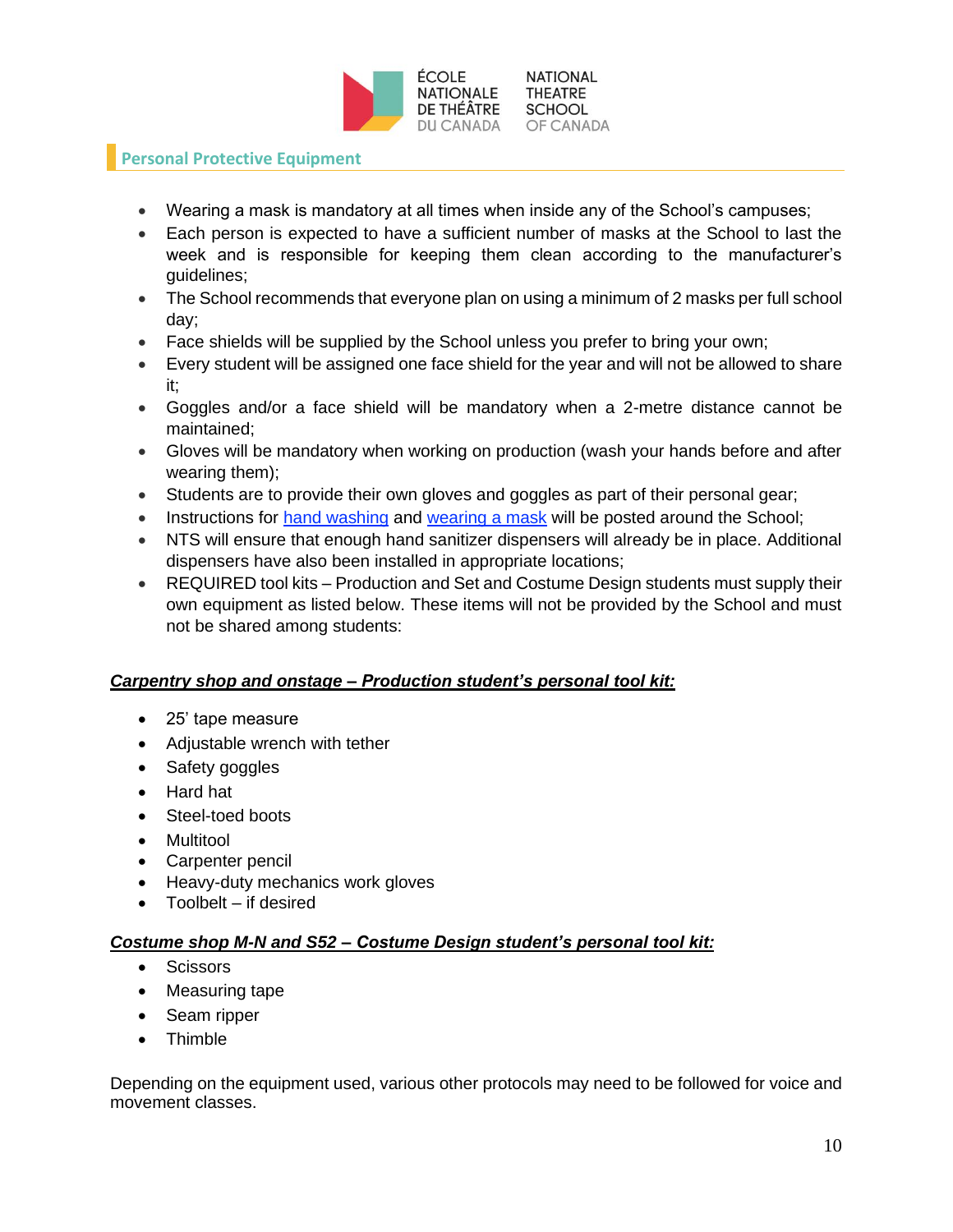

#### <span id="page-10-0"></span>**Maintenance and Disinfection**

- **Access to all campuses will be restricted during the evenings when cleaning takes place.**
- **The following locations must be cleaned each time they are used and before the next group can have access to them:**
	- Pauline McGibbon Studio (Saint-Denis)
	- André Pagé Studio (Saint-Denis)
	- LX Lab (Saint-Denis)
	- Gym (Saint-Denis)
	- Sound Lab (Saint-Denis)
	- Video Lab (Saint-Denis)
	- Room 128 (Saint-Denis)
	- Salon Rouge (M-N)
	- Café (M-N)
	- **E** Studio Hydro-Québec (M-N)
	- **•** Ludger-Duvernay Theatre (M-N)
	- Verrière (M-N)
	- Balustrade (M-N)
	- Rehearsal Room (M-N)
	- Production offices (M-N)
- Additional cleaning tools have already been supplied and the frequency of cleaning and disinfection has been increased.
- Public areas (e.g., washrooms, cafeteria) and frequently touched surfaces (door handles, taps, telephones, computer accessories, etc.) will be cleaned more often and, depending on their use, this may be done at a greater frequency in certain areas. Moreover, a complete and thorough cleaning will be carried out each night.
- Cleaning products and disinfectants will be available to staff, teachers, and students in all areas of the School so that they can clean their workspaces, materials, or equipment as needed, even if offices are closed and the equipment is cleaned each night.
- Each day, a designated person will make the rounds of the School to check:
	- the availability of disinfectant products;
	- cleaning lists filled out by staff for the various studios, suites, and technical environments;
	- the position of the signs installed to help with traffic flow within the School.
- Cleaning products and disinfectants must be used according to the instructions written on their containers (regarding concentration, dilution, time limit, rinsing, etc.). Product Safety Data Sheets will be available wherever products are kept and must be consulted before the products are used.
- Shared workplace equipment (photocopiers, filing cabinets, keys, etc.) must be disinfected as regularly as possible. Before using any equipment, hands must be thoroughly cleaned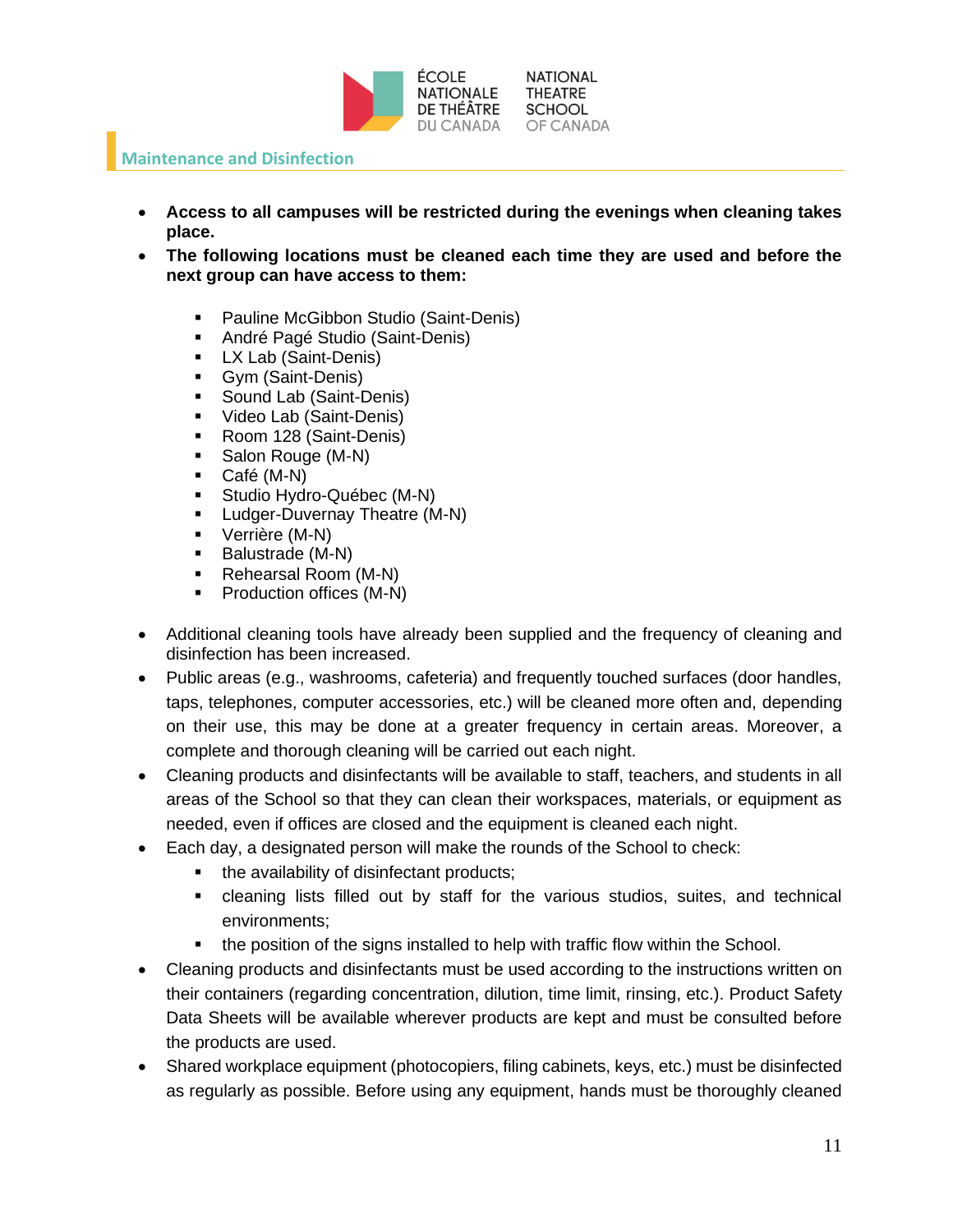

or disinfected. To make this process easier, hand sanitizers have been installed in the appropriate locations.

- When using other shared work tools (e.g. ladders, Genie, consoles, tools), these must be disinfected between each user. Before using any equipment, hands must be washed or disinfected. To make this process easier, hand sanitizers have been installed in the appropriate locations
- Teachers and students are expected to leave cleaning products in their assigned room and not move them from room to room.

Reopening orientation seminars regarding these protocols (online and on-site) will take place during the week of August 31. **These seminars are mandatory for all students**.

## <span id="page-11-0"></span>**Reported Cases and COVID Symptoms**

#### **Vulnerable individuals with underlying health issues**

If you have specific health issues (immune deficiency, chronic health condition, etc.) that would put you at a greater risk contracting COVID-19, you must communicate with your Program Director before coming to the School.

#### **What will happen if I experience COVID-19 symptoms while I am at NTS?**

The health and safety of all students, teachers, and staff are paramount.

- Any person who arrives at the School exhibiting symptoms of COVID-19 will not be allowed to enter.
- **.** If a staff member, teacher, or student begins to experience any of the typical COVID symptoms while on campus (cough, fever, difficulty breathing, extreme fatigue, sudden loss of sense of smell without nasal congestion, with or without loss of taste), they must immediately self-isolate in the room that has been reserved for this purpose
	- Saint-Denis Campus: room 233 on the  $2^{nd}$  floor of the main building.
	- **■** Monument-National Campus: Cloakroom situated near the Box Office.
- The person must then call the toll-free COVID-19 number, 1 (877) 644-4545, and follow the instructions issued by Public Health.
- The event will be recorded in an incident report.

#### **There will be no pedagogical repercussions for missing school due to illness.**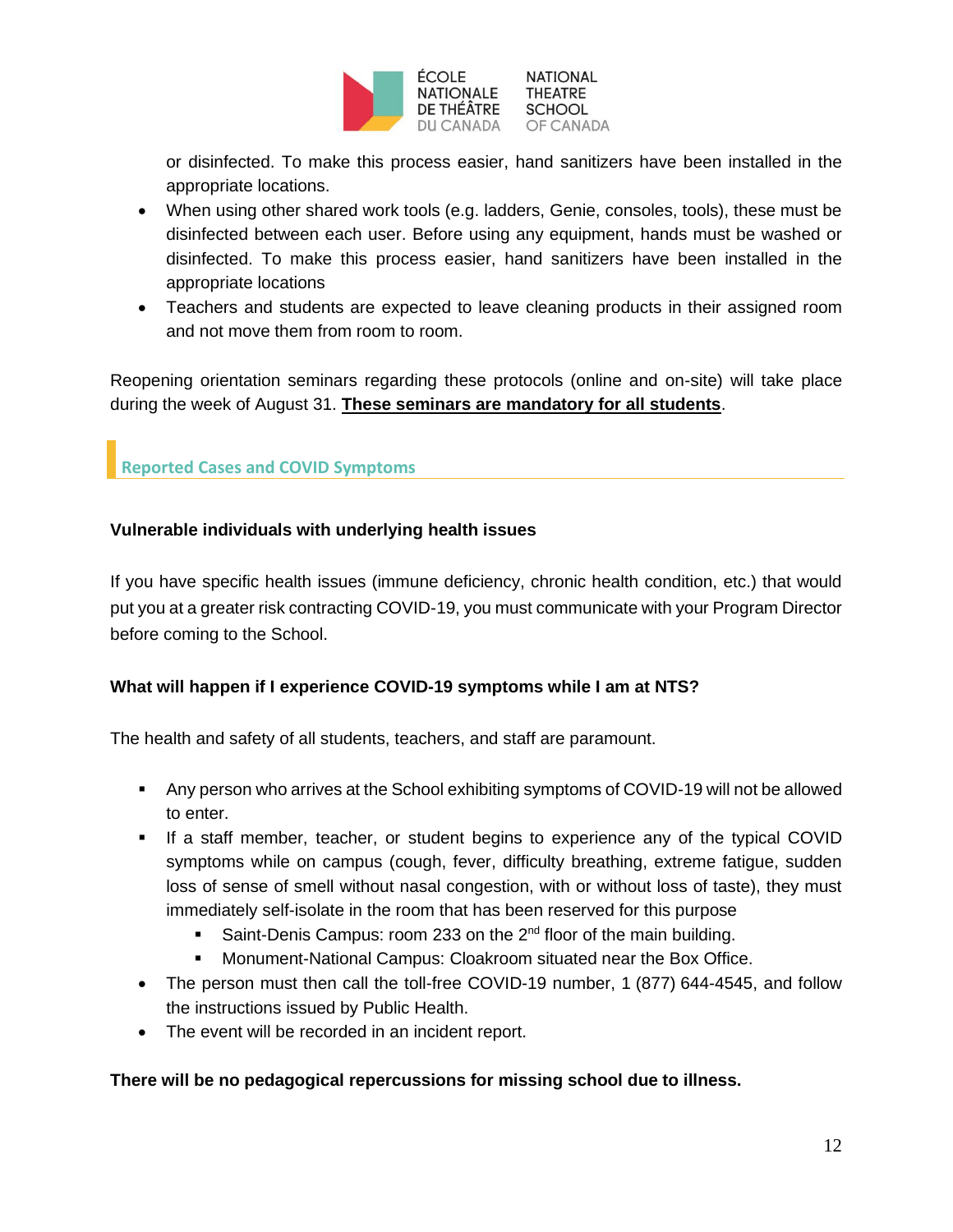

#### **What do I need to do if I receive a positive diagnosis for COVID-19?**

- Inform Marc-André Durocher, Student Services Manager, by email as soon as possible at: [services@ent-nts.ca.](mailto:services@ent-nts.ca) Also inform your Program Director or superior;
- In your email, include a list of people that you have been in contact with over the previous 14 days, specifying those with whom you were in close contact;
- Without mentioning your name, Student Services will inform those people and ask them to monitor their state of health, and to immediately report the appearance of any symptoms.
- Consult the [Quebec government's guide](https://www.quebec.ca/en/health/health-issues/a-z/2019-coronavirus/instructions-for-people-with-covid-19-in-home-isolation/) for people with COVID-19.
- Follow the recommendations you receive from Public Health and the health professional who follows up with you after a diagnosis of COVID-19.

#### **When can I return to the School following a COVID-19 diagnosis?**

Follow the instructions from Public Health and the health professional that follows up with you after your COVID-19 diagnosis. You may only return to the School once you have received an official authorization from Public Health or the health professional. In the interest of everyone's health, it is essential that you abide by this rule.

#### **Do I need to present a medical note when I return?**

No. To avoid overtaxing healthcare services, a note from a medical practitioner will not be required.

# **TEACHING**

#### <span id="page-12-1"></span><span id="page-12-0"></span>**Training and distance learning requirements**

Each program has developed a hybrid training plan with a combination of online learning and in-person classes. The first 4 weeks of school will accommodate a maximum of 30% of students at the School at any given time. After those first 4 weeks, we will move towards increasing inperson classes as the situation allows. Please refer to the schedule notes below for the entire year.

- Each student and teacher will need to secure reliable internet service at their residence to enable ONLINE learning
- A computer or other suitable device for the online training is also required.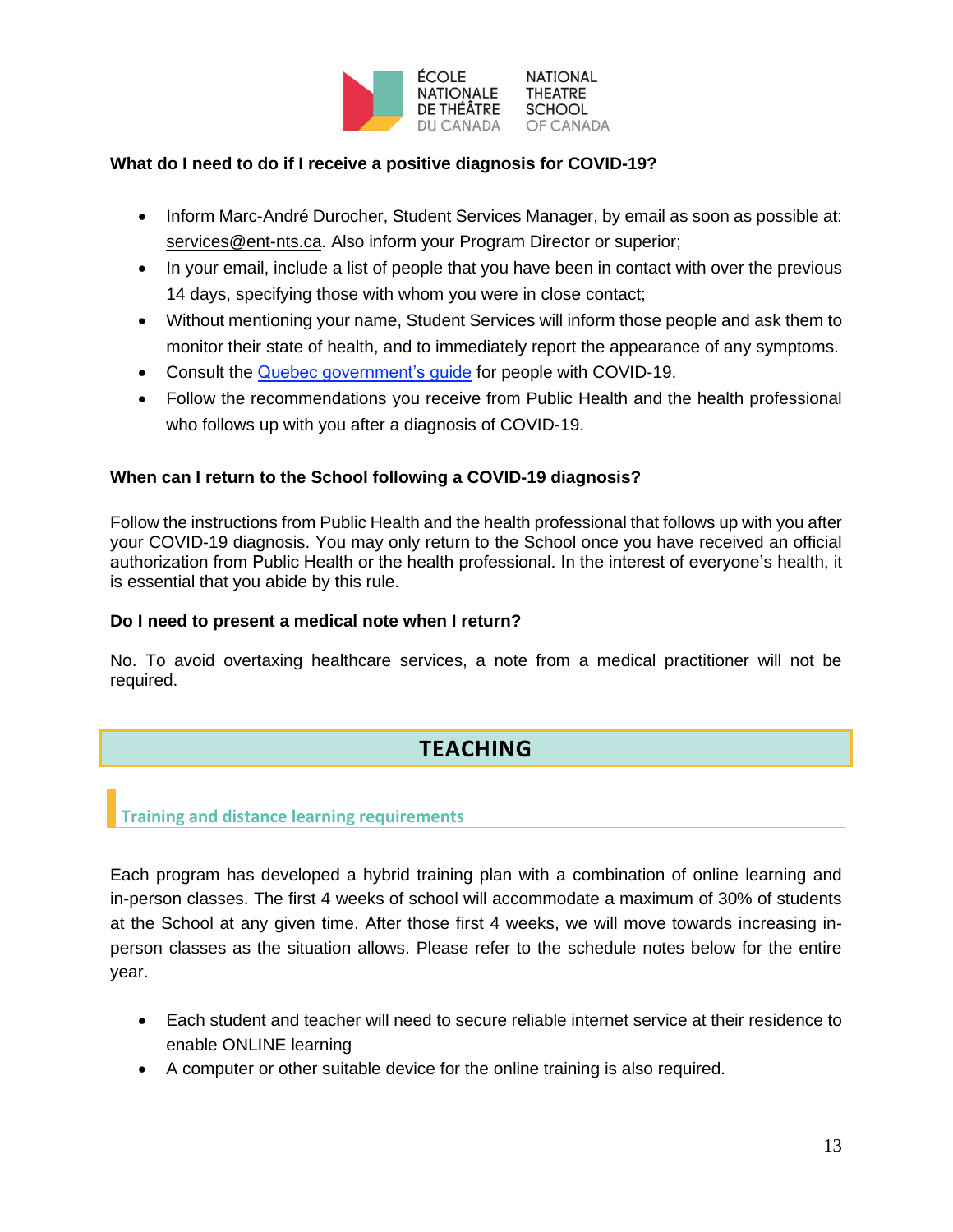

- Production and Set and Costume Design students will need a good working computer AND second monitor (the School will provide the 2nd monitor). Please make sure that you have the appropriate adapter to convert an HDMI cable to the output from your computer
- Set and Costume design students will need to have their own tool kit (see your Program Director for more details) and a place set up at home where they can work (drawing, small-scale models, etc.)
- Acting students need to have an adequate electronic device for their online needs; a computer or iPad/Tablet are best suited because they have larger screens, but a phone will do if it is the only device you have. In addition, Acting students should try to secure a quiet space to work, one where they will have room to move
- Playwriting, Directing and Residency students require a good working computer and a reliable internet connection.

In the event of another school closure, you will be informed by email regarding the details, including what you need to bring home with you from your classroom. Your Program Director will also provide you with information about how your training will be modified over this period until we are allowed to return to the school.

# <span id="page-13-0"></span>**Schedule**

The School schedule is split into 3 Time Zones to ensure that traffic flow through the building is managed within safety protocols. All teachers and students must adhere to the schedule according to the Time Zone assigned to their class. Free time slots are for students to be able to move through the School for practical purposes such as getting a book at the library or meeting with staff.

If classes end earlier than planned, students and/or teachers must stay in their classroom until the end of their Time Zone period, unless they are leaving the School for the day.

Classes will take place from Monday to Saturday inclusively.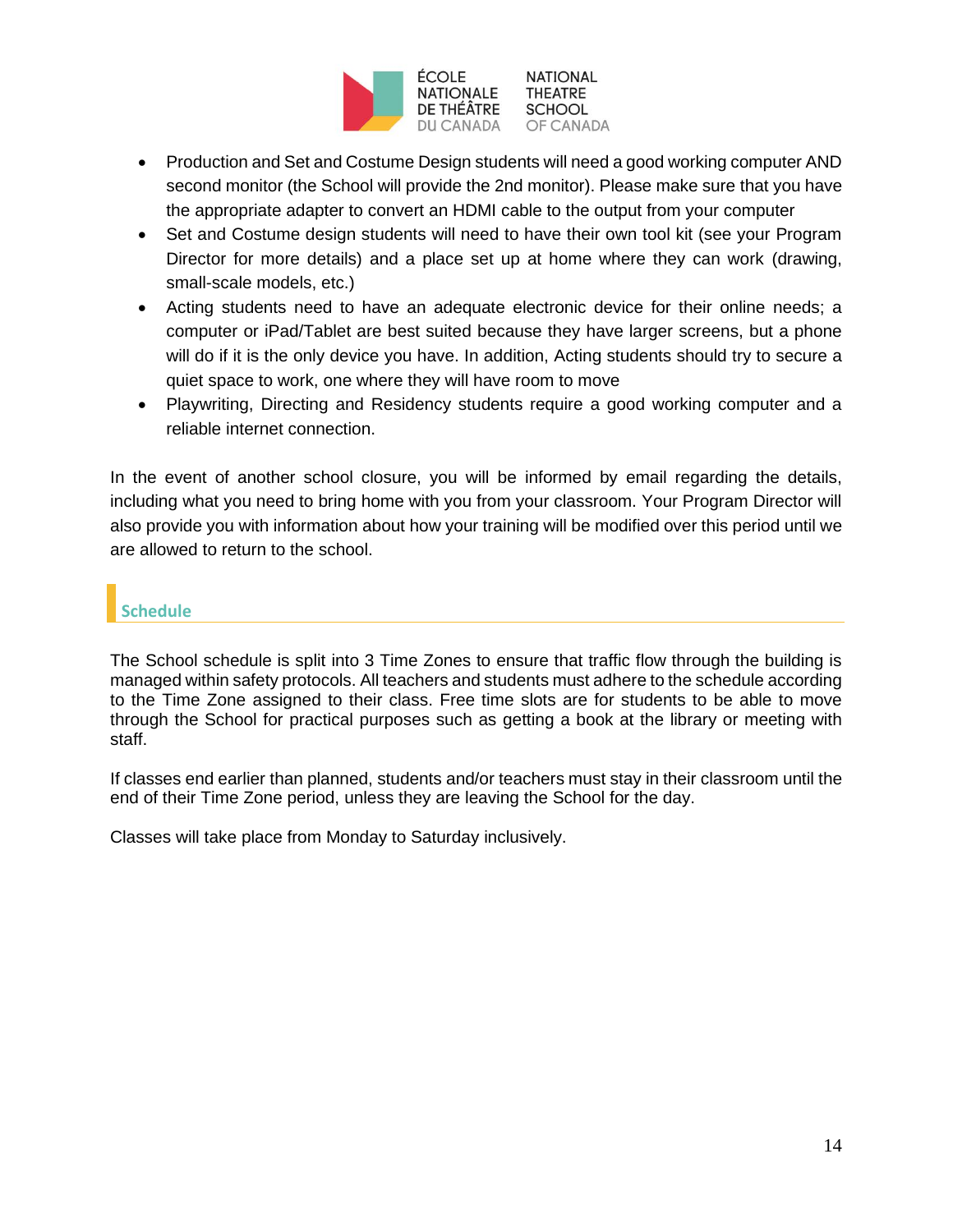

#### **NATIONAL** THEATRE **SCHOOL** OF CANADA

#### Horaires et zones de classe / Class hours and zones

|                 |                              |             | <b>Acting</b>                    | <b>INT</b>                       | PW              | <b>ED</b>                          | <b>PDTA</b>       | CP                     | <b>DIR</b> | <b>MES</b> | <b>SC</b>              | <b>RES</b> |
|-----------------|------------------------------|-------------|----------------------------------|----------------------------------|-----------------|------------------------------------|-------------------|------------------------|------------|------------|------------------------|------------|
|                 | <b>Session AM</b>            | 8:30-11:30  |                                  |                                  |                 |                                    |                   |                        |            |            |                        |            |
| École           | Dîner/Lunch                  | 11:30-12:30 | A1                               | <b>INT3 332</b>                  |                 |                                    | PDTA1             | CP1                    |            |            | SC1                    | 312        |
| Zone 1          | <b>Session PM</b>            | 12:30-15:30 | 254                              |                                  |                 |                                    | 229               | 241                    |            |            | 322                    |            |
|                 | Temps libre/Free time        | 15:30-16:30 |                                  |                                  |                 |                                    |                   |                        |            |            |                        |            |
|                 |                              |             |                                  |                                  |                 |                                    |                   |                        |            |            |                        |            |
|                 | <b>Temps libre/Free time</b> | 8:30-9:30   | A2                               |                                  | PW <sub>1</sub> |                                    | PDTA <sub>2</sub> |                        |            |            |                        |            |
| École           | <b>Session AM</b>            | 9:30-12:30  | 329                              |                                  | PW <sub>2</sub> |                                    | 222               | CP <sub>2</sub>        | <b>DIR</b> | <b>MES</b> |                        |            |
| Zone 2          | Dîner/Lunch                  | 12:30-13:30 | A3                               |                                  | PW <sub>3</sub> |                                    | PDTA3             | 230                    | 247        | 328        |                        |            |
|                 | <b>Session PM</b>            | 13:30-16:30 | 251                              |                                  | 126             |                                    | 311               |                        |            |            |                        |            |
|                 |                              |             |                                  |                                  |                 |                                    |                   |                        |            |            |                        |            |
|                 | Temps libre/Free time        | 9:30-10:30  |                                  | INT1                             |                 |                                    |                   |                        |            |            | SC <sub>2</sub>        |            |
|                 | <b>Session Am</b>            | 10:30-13:30 |                                  | 338                              |                 | ED1                                |                   |                        |            |            | 323                    |            |
| École<br>Zone 3 | Dîner/Lunch                  | 13:30-14:30 |                                  | INT <sub>2</sub><br>336          |                 | ED <sub>2</sub><br>ED <sub>3</sub> |                   | CP <sub>3</sub><br>236 |            |            |                        |            |
|                 | <b>Session PM</b>            | 14:30-17:30 |                                  | INT4<br>248                      |                 | 127                                |                   |                        |            |            | SC <sub>3</sub><br>239 |            |
|                 |                              |             |                                  |                                  |                 |                                    |                   |                        |            |            |                        |            |
| Monument        | <b>Session AM</b>            | 9:00-12:00  |                                  |                                  |                 |                                    |                   |                        |            |            |                        |            |
| Atelier         | Dîner/Lunch                  | 12:00-13:00 |                                  | Toutes les classes / All classes |                 |                                    |                   |                        |            |            |                        |            |
| Workshop        | <b>Session PM</b>            | 13:00-17:00 |                                  |                                  |                 |                                    |                   |                        |            |            |                        |            |
|                 |                              |             |                                  |                                  |                 |                                    |                   |                        |            |            |                        |            |
| Monument        | <b>Session AM</b>            | 9:00-13:00  |                                  |                                  |                 |                                    |                   |                        |            |            |                        |            |
| Répétition      | Dîner/Lunch                  | 13:00-14:00 |                                  | Toutes les classes / All classes |                 |                                    |                   |                        |            |            |                        |            |
| Rehearsal       | <b>Session PM</b>            | 14:00-18:00 |                                  |                                  |                 |                                    |                   |                        |            |            |                        |            |
|                 |                              |             |                                  |                                  |                 |                                    |                   |                        |            |            |                        |            |
|                 | <b>Session Am</b>            | TBD         | Toutes les classes / All classes |                                  |                 |                                    |                   |                        |            |            |                        |            |
| Production      | Dîner/Lunch                  | <b>TBD</b>  |                                  |                                  |                 |                                    |                   |                        |            |            |                        |            |
|                 | <b>Session PM</b>            | <b>TBD</b>  |                                  |                                  |                 |                                    |                   |                        |            |            |                        |            |

# <span id="page-14-0"></span>**Room assignment**

Everyone must respect the schedule and room use as outlined on their Chronos timetable. The following room assignments will be in place for the entire 2020-2021 school year.

|                        | Étage                | #   | <b>Classe</b>           |
|------------------------|----------------------|-----|-------------------------|
|                        |                      | 328 | <b>MES</b>              |
|                        |                      | 329 | Acting 2                |
|                        | 3e étage             | 332 | Interprétation 3        |
|                        |                      | 336 | Interprétation 2        |
| <b>ANNEXE</b>          |                      | 338 | Interprétation 1        |
|                        |                      | 247 | <b>Directing</b>        |
|                        | 2e étage             | 248 | Interprétation 4        |
|                        |                      | 251 | Acting 3                |
|                        |                      | 254 | Acting 1                |
|                        | 3e étage<br>2e étage | 322 | Sceno 1                 |
|                        |                      | 323 | Sceno <sub>2</sub>      |
|                        |                      | 222 | PDTA <sub>2</sub>       |
|                        |                      | 229 | PDTA1                   |
| <b>St. Denis Ouest</b> |                      | 230 | CP <sub>2</sub>         |
|                        |                      | 236 | CP <sub>3</sub>         |
|                        |                      | 323 | Sceno 3                 |
|                        |                      | 241 | CP1                     |
|                        | 1er etage            | 126 | Playwrighting           |
|                        |                      | 127 | Écriture Dramatique     |
| <b>St. Denis Est</b>   | 3e étage             | 311 | PDTA3                   |
|                        |                      | 312 | <b>Resident Artists</b> |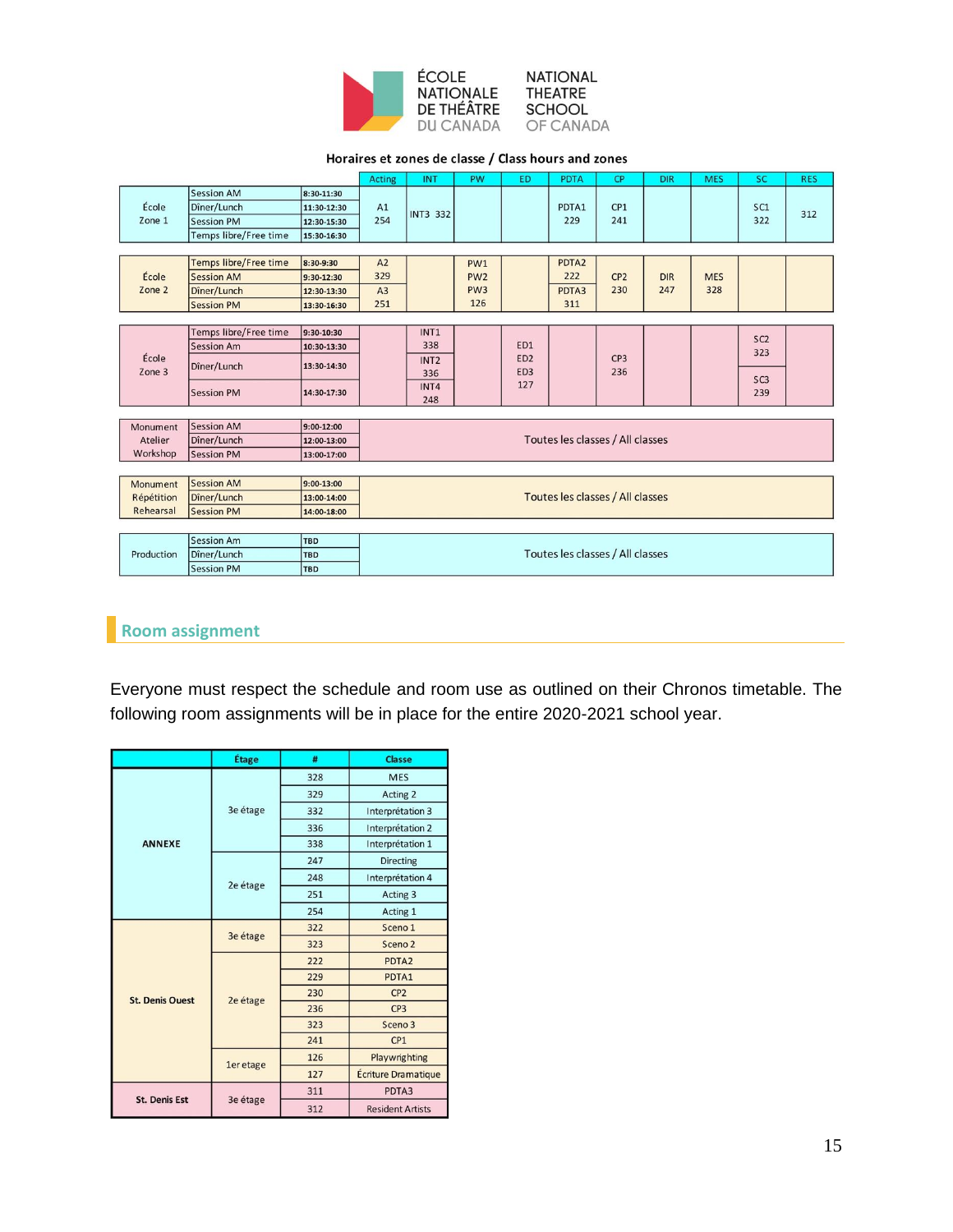

# **LIBRARY**

# <span id="page-15-1"></span><span id="page-15-0"></span>**Accessibility**

In the interest of protecting all library patrons as well as library staff, only 8 visitors will be allowed in the library at any given time. Before entering, please ask a staff member if the maximum number has been reached. If so, please wait at the entrance for a person to leave and for your turn to enter, keeping in mind to respect the physical distancing rules that are in place.

Due to the impact that physical distancing measures will have on the activities of staff members, library hours have been reduced to a total of 36 hours per week.

## <span id="page-15-2"></span>**Opening Hours**

Monday to Thursday: 10 A.M. to 6 P.M. Friday: NOON to 4 P.M.

Please note that due to the maximum number of patrons allowed in the library at one time, priority will be given to members from the general public from 10 A.M. to NOON and from 4 P.M. until 6 P.M. Students and School staff will have priority from NOON to 4 P.M.; they can also use the library outside of those hours, depending on the number of people in the library at the time.

Course-related group research activities will need to be planned for in advance by the Program Director.

Specific hygiene protocols will be communicated/posted at the entrance to the library.

## <span id="page-15-3"></span>**Protocol for borrowing documents**

Requests for books and other documents can be made using the library catalogue, by email, or at the circulation desk.

Those who request documents through the library catalogue or by email will need to wait until they receive a message back from the library confirming that their documents are ready for pick-up. (Because of the high number of requests, delays could be up to a 1 day.) The person will then have five (5) working days to pick up the item that has been set aside for them at the library.

When a person receives a confirmation message that the documents are ready, they can go to the library in person to borrow the requested items. Books that have not been picked up within the five (5) days following the message will be put back into circulation and a new request will have to be made.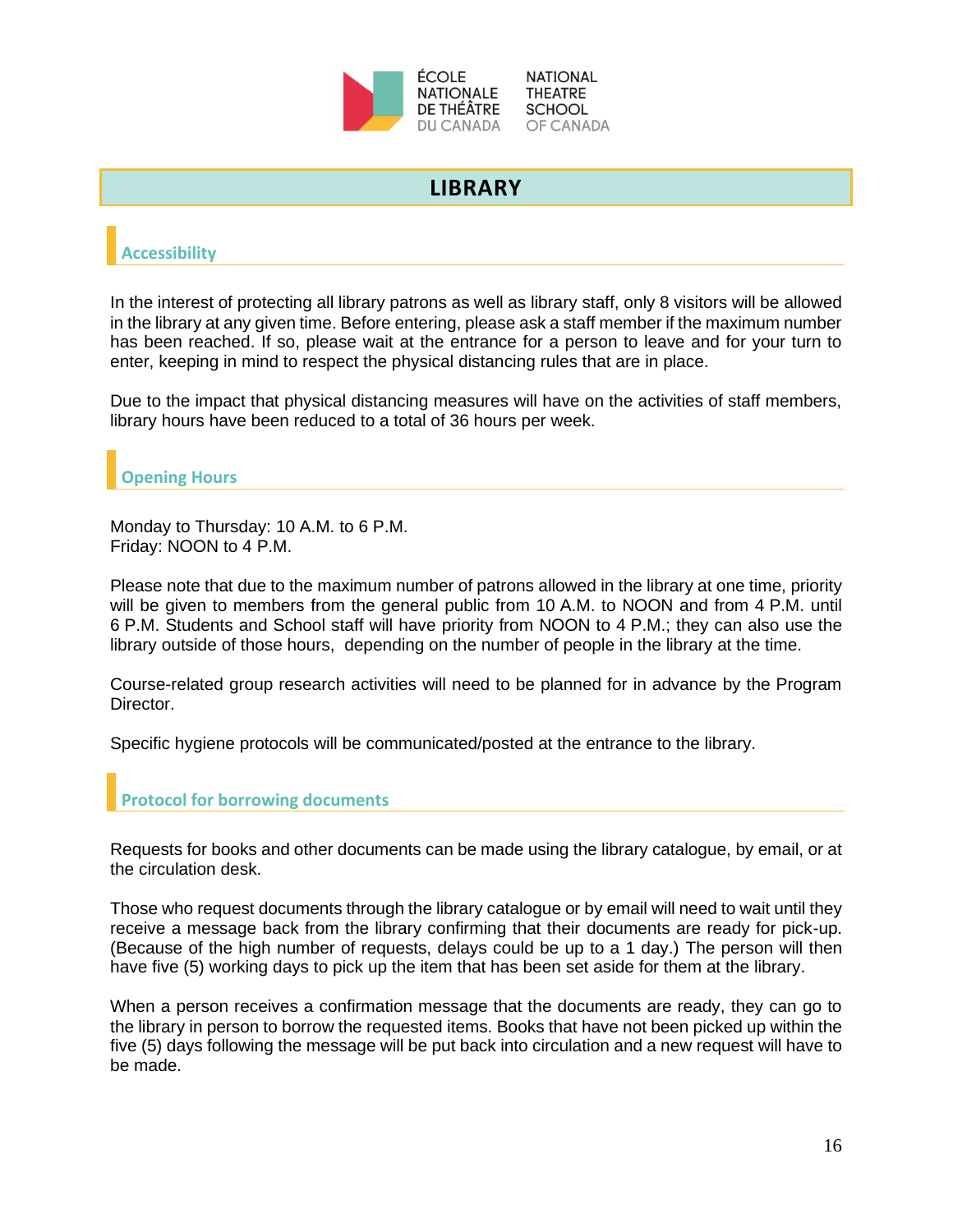

#### <span id="page-16-0"></span>**Return of documents**

To reduce congestion at the circulation desk, all returns must be done using the blue returns box ONLY. Please note that the box has been moved and is now in the School lobby, near the reception booth. Please do not return any books directly to the circulation desk.

Please always disinfect your hands before opening the blue box to return any documents.

Returned library items will be quarantined for a period of 3 days (72 hours) before being put back into circulation. To further minimize the risk of spread, documents will receive a general cleaning with disinfectant before being put into quarantine.

<span id="page-16-1"></span>**Other preventive measures**

To reduce the risk of spreading the virus, students must avoid sharing borrowed library books among themselves.

<span id="page-16-2"></span>In addition, students are not permitted to pick up documents for other students

# **STUDENT SERVICES**

In light of this year's unusual circumstances, please communicate with Marc-André Durocher, Student Services Manager, by email at [services@ent-nts.ca.](mailto:services@ent-nts.ca) Depending on your specific needs, an adapted meeting will be arranged. If he is unable to answer your questions in a brief email, he will be available to discuss your issue by telephone, videoconference, or in person at the School.

Marc-André will also be able to help direct you to the School's various resources. Do not hesitate to contact him directly for all matters relating to tuition fees, to request signed official documents from the School, or any other questions relating to your general well-being, throughout your time at NTS.

Here is a list of some of the counselling services offered at NTS. This information is also found in the Student Guide on Chronos. The School's group insurance plan for students (ASEQ) also covers various services and gives you access to numerous resources.

#### <span id="page-16-3"></span>**COUNSELLING FOR NTS STUDENTS**

#### **NTS NOW PROVIDES YOU FIVE OPTIONS TO OBTAIN PSYCHOLOGICAL AND EMOTIONAL SUPPORT**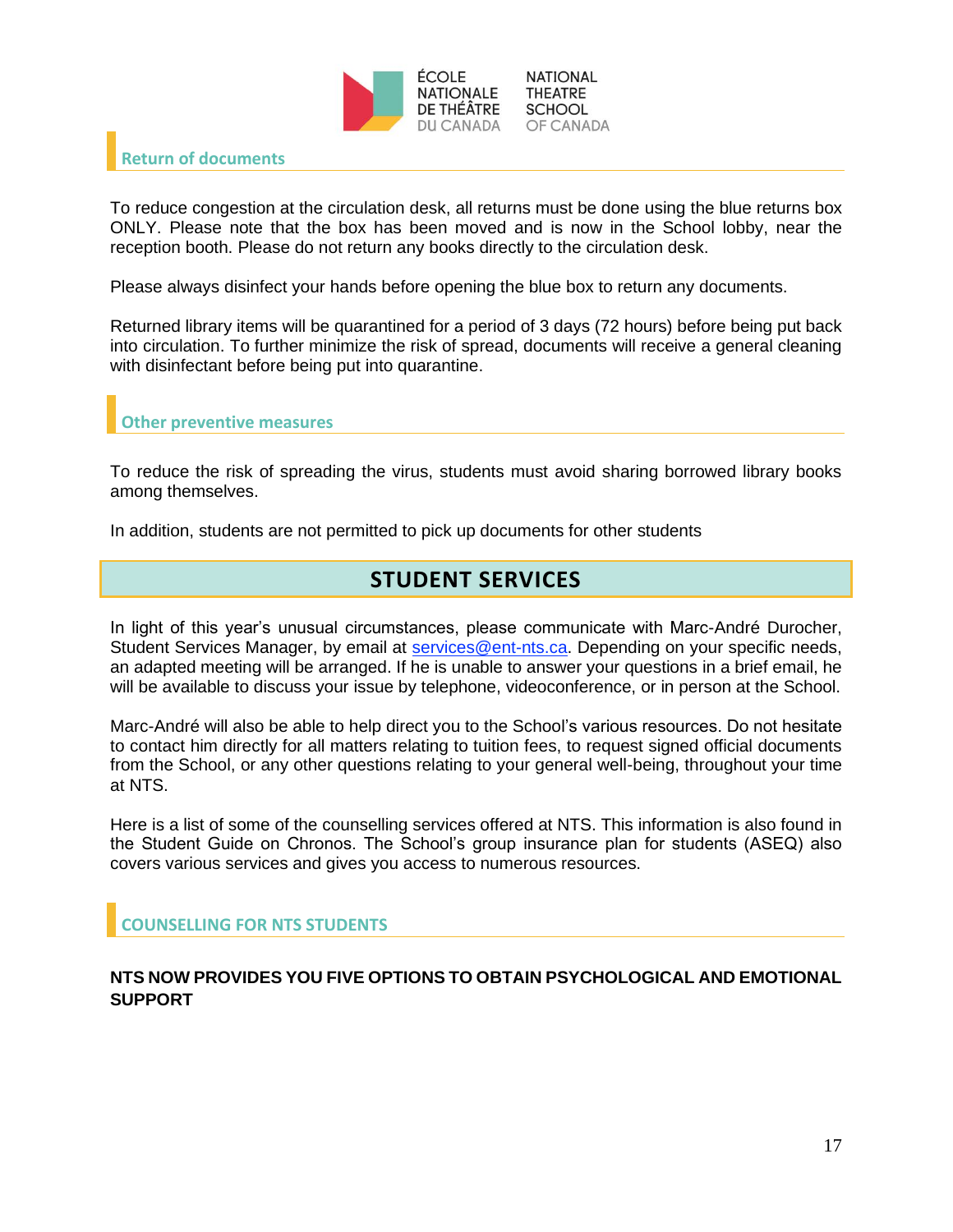

Г

| <b>OPTION 1</b> | <b>Consulting a</b><br>School-<br>designated<br>psychotherapist | • A quickly accessible<br>resource providing<br>professional and<br>respectful support in<br>French or English.<br>• Services available:<br>Individual therapy and<br>counselling on a short-,<br>medium-, or long-term<br>basis.<br>• Can help with the<br>following: performance-<br>related stress, anxiety<br>(particularly in<br>connection with the<br>student's artistic<br>practice), burnout,<br>depression, relationship<br>issues, separation and<br>transition, mourning, and<br>more. | Procedure: Occasionally, during their<br>training, students may experience emotional<br>difficulties. When a teacher identifies a<br>student in distress and suspects that they<br>may require professional support for their<br>mental wellness, the teacher will refer the<br>student to the Program Director. The<br>Program Director will meet with the student to<br>assess whether a referral for psychological<br>support should be considered. Students may<br>also self-identify a need for assistance and<br>go directly to their Program Director.<br>The School provides the necessary details for<br>making an appointment with a designated<br>therapist and pays the fees directly to the<br>specialist. The School covers the cost of up<br>to three (3) consultations per student, per<br>school year.<br>The two psychotherapists designated by the<br>School are:<br><b>Michel Brais</b><br>and<br><b>Lise Rowell</b> |
|-----------------|-----------------------------------------------------------------|----------------------------------------------------------------------------------------------------------------------------------------------------------------------------------------------------------------------------------------------------------------------------------------------------------------------------------------------------------------------------------------------------------------------------------------------------------------------------------------------------|------------------------------------------------------------------------------------------------------------------------------------------------------------------------------------------------------------------------------------------------------------------------------------------------------------------------------------------------------------------------------------------------------------------------------------------------------------------------------------------------------------------------------------------------------------------------------------------------------------------------------------------------------------------------------------------------------------------------------------------------------------------------------------------------------------------------------------------------------------------------------------------------------------------------------------------|
|-----------------|-----------------------------------------------------------------|----------------------------------------------------------------------------------------------------------------------------------------------------------------------------------------------------------------------------------------------------------------------------------------------------------------------------------------------------------------------------------------------------------------------------------------------------------------------------------------------------|------------------------------------------------------------------------------------------------------------------------------------------------------------------------------------------------------------------------------------------------------------------------------------------------------------------------------------------------------------------------------------------------------------------------------------------------------------------------------------------------------------------------------------------------------------------------------------------------------------------------------------------------------------------------------------------------------------------------------------------------------------------------------------------------------------------------------------------------------------------------------------------------------------------------------------------|

| <b>Option 2</b> | The Argyle<br>Institute | ٠ | A quickly accessible resource<br>providing support in French or<br>English.<br>Available services: Individual therapy<br>and counselling.<br>Direct and confidential. | <b>Procedure:</b> The student makes an<br>appointment online (under the "Make<br>an Appointment" tab) or by calling<br>(514) 931-5629. They will then be put<br>in contact with one of the Institute's<br>highly trained and dedicated<br>therapists.<br>http://argyleinstitute.org/appointment/ |
|-----------------|-------------------------|---|-----------------------------------------------------------------------------------------------------------------------------------------------------------------------|--------------------------------------------------------------------------------------------------------------------------------------------------------------------------------------------------------------------------------------------------------------------------------------------------|
|                 |                         |   |                                                                                                                                                                       |                                                                                                                                                                                                                                                                                                  |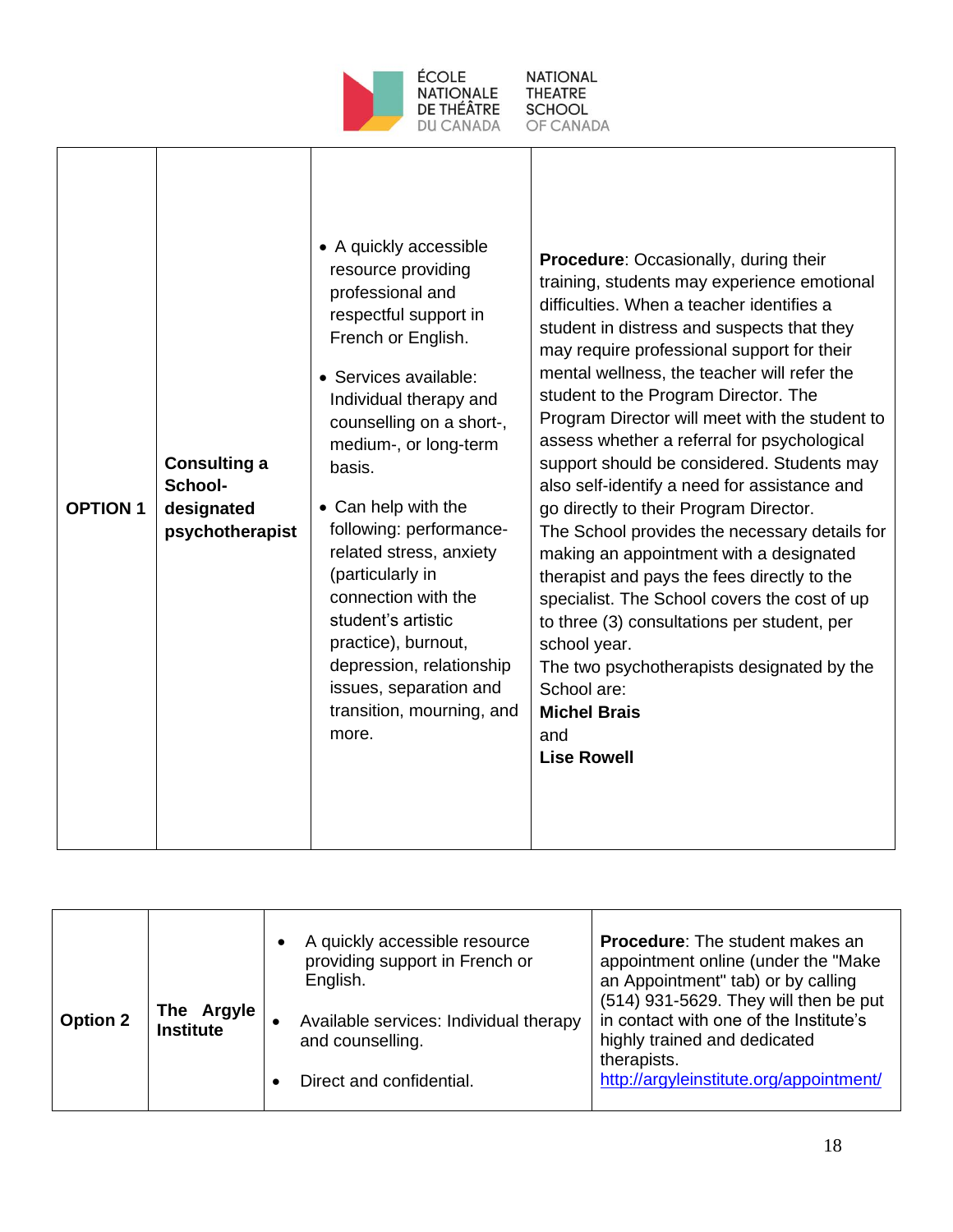

| Life can feel overwhelming at times.<br>$\bullet$<br>Talking can be very effective in<br>solving some emotional<br>difficulties. Counselling and therapy<br>go further by addressing the core of<br>any given emotional struggle,<br>relational discord, or inner turmoil.<br>The Argyle Institute can help you in<br>various situations such as:<br>• problems following difficult early life<br>experiences<br>• traumatic events<br>• depression<br>• anger<br>• stress and anxiety<br>· obsessive-compulsive disorder<br>• coping with sexual issues<br>• coping with mental illness<br>• the psychological well-being of<br>Lesbian, Gay, Bisexual &<br>Transgender persons<br>• workplace/educational difficulties<br>· difficulties in maintaining<br>relationships<br>• eating disorders<br>• The Argyle Institute offers excellence<br>in counselling at affordable rates,<br>tailored to your individual needs &<br>income. They serve individuals from all<br>cultures, religions, financial<br>means, sexual orientations, and<br>gender identities. Their flexible rates<br>are made possible through the<br>generosity of their donors. | The Argyle Institute is located at 4150<br>Sainte Catherine Street W., suite 328,<br>Montreal (Westmount), near the<br>Atwater metro.<br>The School has made arrangements<br>with the Argyle Institute and agrees to<br>pay: $1 -$ the one-time registration fee<br>$($30)$ , and $2 - up$ to three $(3)$<br>consultations per student, per school<br>year. The Argyle Institute sends<br>invoices directly to the School's<br>Student Services that include the<br>student's name (for monitoring the<br>maximum amounts permitted).<br>Reasons for consulting are not shared<br>with the School.<br>To maximize the chances of success,<br>The Argyle Institute requires from<br>students that they commit to<br>completing their prescribed treatment<br>(i.e. continue consultations beyond<br>the three visits paid by the School).<br>The fee then charged to the student<br>will be \$40 per consultation (the fee is<br>subject to change as per the Argyle's<br>fee structure). |
|-------------------------------------------------------------------------------------------------------------------------------------------------------------------------------------------------------------------------------------------------------------------------------------------------------------------------------------------------------------------------------------------------------------------------------------------------------------------------------------------------------------------------------------------------------------------------------------------------------------------------------------------------------------------------------------------------------------------------------------------------------------------------------------------------------------------------------------------------------------------------------------------------------------------------------------------------------------------------------------------------------------------------------------------------------------------------------------------------------------------------------------------------------|------------------------------------------------------------------------------------------------------------------------------------------------------------------------------------------------------------------------------------------------------------------------------------------------------------------------------------------------------------------------------------------------------------------------------------------------------------------------------------------------------------------------------------------------------------------------------------------------------------------------------------------------------------------------------------------------------------------------------------------------------------------------------------------------------------------------------------------------------------------------------------------------------------------------------------------------------------------------------------------|
|                                                                                                                                                                                                                                                                                                                                                                                                                                                                                                                                                                                                                                                                                                                                                                                                                                                                                                                                                                                                                                                                                                                                                       |                                                                                                                                                                                                                                                                                                                                                                                                                                                                                                                                                                                                                                                                                                                                                                                                                                                                                                                                                                                          |

| <b>Option</b> | <b>Consulting</b><br>a<br>psychother | Direct and confidential.                                                                                               | <b>Procedure:</b> The student communicates<br>directly with the therapist of their choice<br>and pays the fees themself.                                                                           |
|---------------|--------------------------------------|------------------------------------------------------------------------------------------------------------------------|----------------------------------------------------------------------------------------------------------------------------------------------------------------------------------------------------|
|               | apist<br>chosen by<br>the student.   | The student may already<br>know a psychotherapist or<br>has sought one out themself,<br>thus facilitating the process. | When the student provides Student<br>Services with an invoice from a licensed<br>professional psychotherapist, the<br>School will reimburse to a maximum of<br>\$150 per student, per school year. |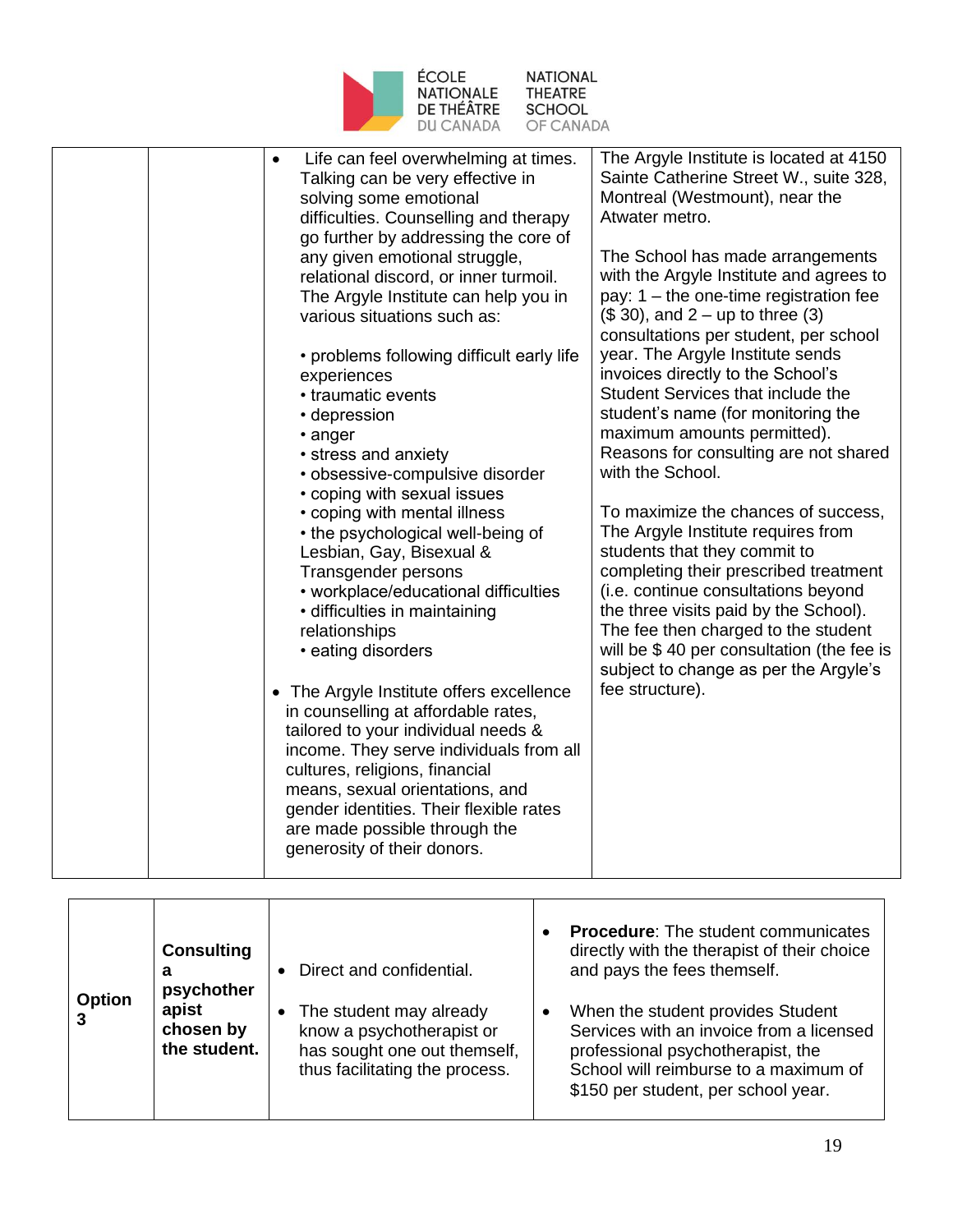

**NATIONAL** THEATRE<br>SCHOOL<br>OF CANADA

| <b>Option</b> | <b>Le Transit</b><br><b>Crisis</b><br><b>Centre</b> | Direct and anonymous<br>$\bullet$<br>available 24 hours a day / 7<br>days a week<br>• An instantly accessible, free<br>resource providing<br>professional and respectful<br>support in French or English.<br>• The crisis centre provides<br>services to adults in distress<br>and to those around them.<br>A telephone crisis line<br>$\bullet$<br>leading directly to a<br>counsellor 24 hours a day, 7<br>days a week.<br>A psychosocial assessment<br>٠<br>to take measure of the<br>situation and provide the<br>required services or referral<br>to other resources.<br>Monitoring for sustained<br>support of the person in their<br>environment. | Procedure: In an emergency, the<br>student calls the Le Transit Crisis<br>Centre at (514) 282-7753. NTS has an<br>agreement with them to facilitate the<br>process for our students.<br>They can quickly assess the situation<br>$\bullet$<br>with you online and provide the<br>necessary support, as required. |
|---------------|-----------------------------------------------------|----------------------------------------------------------------------------------------------------------------------------------------------------------------------------------------------------------------------------------------------------------------------------------------------------------------------------------------------------------------------------------------------------------------------------------------------------------------------------------------------------------------------------------------------------------------------------------------------------------------------------------------------------------|------------------------------------------------------------------------------------------------------------------------------------------------------------------------------------------------------------------------------------------------------------------------------------------------------------------|
|               |                                                     | A short-term accomodation<br>٠<br>service, if needed.                                                                                                                                                                                                                                                                                                                                                                                                                                                                                                                                                                                                    |                                                                                                                                                                                                                                                                                                                  |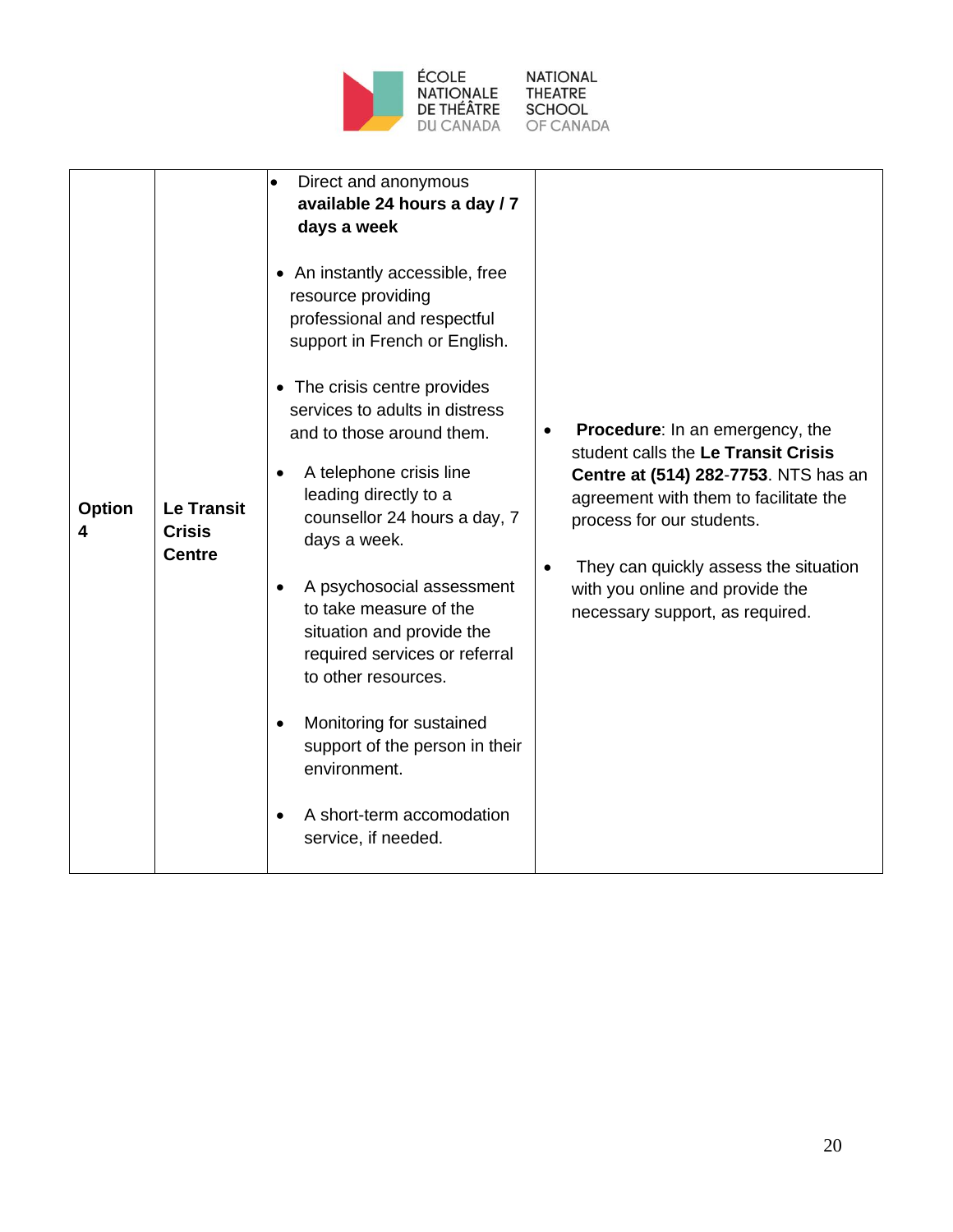

**NATIONAL** THEATRE<br>SCHOOL<br>OF CANADA

| Option 5 | <b>The</b><br><b>Student</b><br><b>Support</b><br>Program<br>(My SSP) | A confidential volunteer support<br><b>Access support by:</b><br>service available any time to<br>talk about a variety of issues,<br>including:<br>Relationships with friends<br>and family;<br>Being successful at<br>$\bullet$<br>school;<br>Addictions;<br>$\bullet$<br>Stress, anxiety, sadness,<br>and loneliness.<br>24 hours a day, 7 days a week<br>by phone or chat;<br>In English or French;<br><b>Provided by a Student</b><br>$\bullet$<br><b>Support Advisor that</b><br>understand challenges<br>students face;<br>At no cost to you.<br>$\bullet$ | Downloading the free My SSP App<br>Through the app, you can start an<br>instant chat with a Student Support<br>Advisor (no appointment needed) or<br>browse useful articles and videos.<br>Download the 'My SSP' app from either<br>the Apple App Store or Google Play.<br>Call: 1 (855) 649-8641<br>Immediate or scheduled sessions via<br>phone or video are available with a<br>Student Support Advisor in English and<br>French, at no cost to you.<br>Visit: www.mystudentsupport.com<br><b>Chat with a Student Support Advisor</b><br>online or browse student-related<br>resources, articles, and videos. |
|----------|-----------------------------------------------------------------------|------------------------------------------------------------------------------------------------------------------------------------------------------------------------------------------------------------------------------------------------------------------------------------------------------------------------------------------------------------------------------------------------------------------------------------------------------------------------------------------------------------------------------------------------------------------|------------------------------------------------------------------------------------------------------------------------------------------------------------------------------------------------------------------------------------------------------------------------------------------------------------------------------------------------------------------------------------------------------------------------------------------------------------------------------------------------------------------------------------------------------------------------------------------------------------------|
|----------|-----------------------------------------------------------------------|------------------------------------------------------------------------------------------------------------------------------------------------------------------------------------------------------------------------------------------------------------------------------------------------------------------------------------------------------------------------------------------------------------------------------------------------------------------------------------------------------------------------------------------------------------------|------------------------------------------------------------------------------------------------------------------------------------------------------------------------------------------------------------------------------------------------------------------------------------------------------------------------------------------------------------------------------------------------------------------------------------------------------------------------------------------------------------------------------------------------------------------------------------------------------------------|